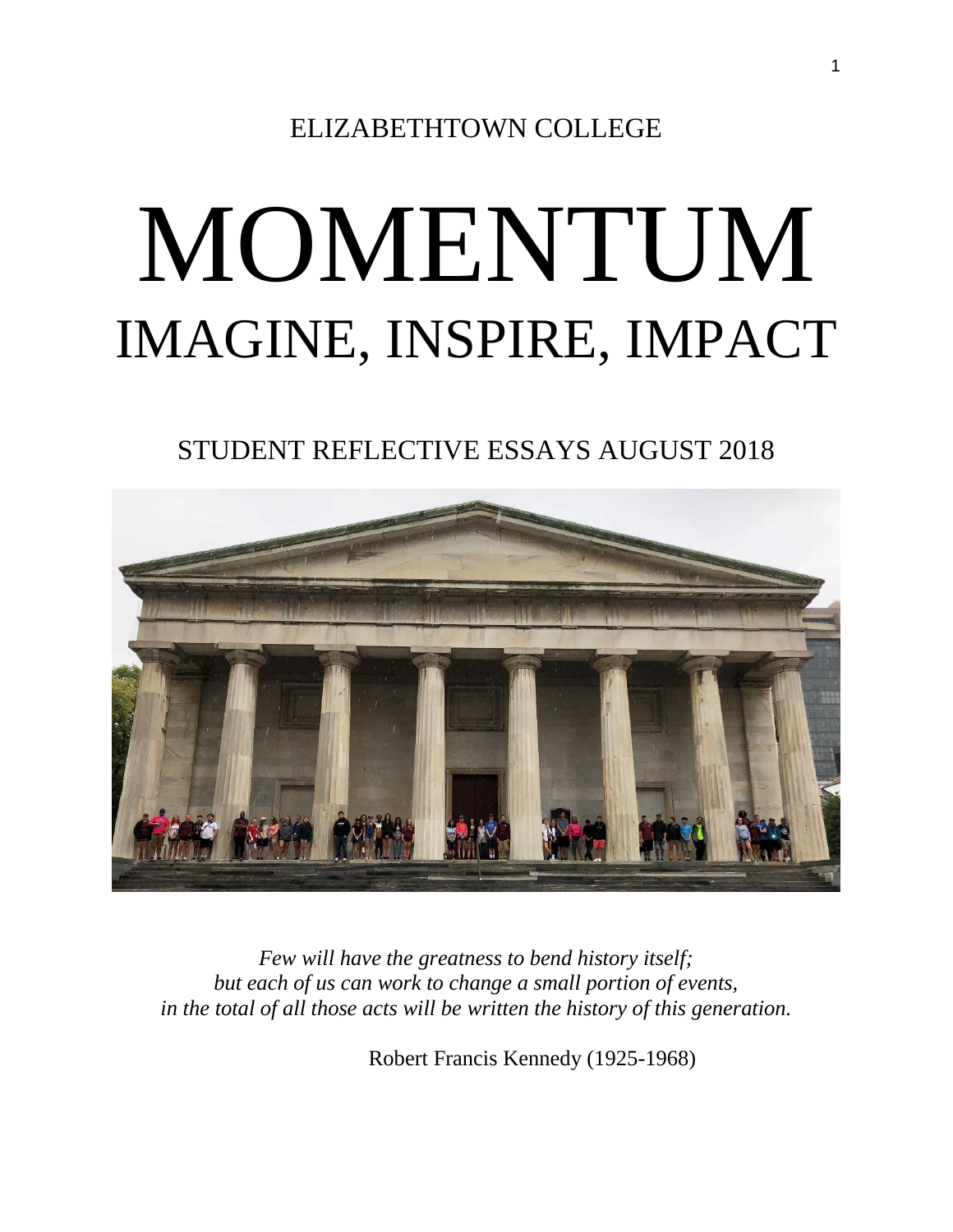The Momentum Program introduces students to the college life through activities and discourse between classmates and faculty. My experience of the wonderful time in the Momentum Program changed my regimented high school career to a flexible college lifestyle, and I learned the importance of accepting others with differing viewpoints. From lectures with Dr. Celestino Limas, Vice President of Student Life; to walking tours of with Professor Jean-Paul Benowitz. Their inspiring stories and different perspectives have impacted me. The Biculturalism talk with Dr. Celestino Limas, a man who rose over adversity to be a leader, drives me to understand others. He imparted his learning experiences of hardships to us so we can pass on the message. I connected to the topic on a personal level because I feel the need to change for others to be inclusive. I take Dr. Limas' bicultural view to heart so I can live with peace. I will forever carry the lenses of Professor Benowitz to scrutinize my surroundings and my beliefs. Professor Benowitz colored my perceived notions of colonial history. I realized often how the truth is worse than the lies told in K-12. At the Philadelphia Academy of Fine Arts (PAFA), Professor Benowitz walked and talked to us about more than just the art, but the architecture of the building and how it has French, Greek, and Roman influences. He taught us how the building itself celebrates the art it contains and how my perceived biases shape the world around me. I learned differing academic disciplines intertwine within each other while absorbing myself in the unique lectures. In preparation for the Momentum program, over the summer we read Paulo Coelho's Inspirations: Selections from Classic Literature. I gleaned insight on how the stories run parallel with our first year at Elizabethtown. Paulo Coelho showed me many aspects of beginning a new journey. *Through the Looking Glass* exemplified our entrance into a new environment whilst *The Ugly Duckling* gives us a reflection of the obstacles and hardships we have faced up until today. I came to the Momentum Program and Elizabethtown with anticipation. I brought an amiable and open-minded attitude, so when I meet new people, I can give an impression of positivity. I heard a great quote by Peggy Tabor Millin, I held with me on the impact we have on others and vice versa, "We never touch people so lightly that we never leave a trace."

Momentum is more than a program where a group of students arrive to college a week early. We are led by our Kinesis Peer Academic Advisors and Professor Jean-Paul Benowitz through tours, lectures, stories, and bonding time. Personally, one of the most inspirational moments was when we toured the galleries of the Pennsylvania Academy of Fine Arts. For me modern art usually looks like a bunch of nonsense. However, I found one piece at the museum which I connected with immediately and was inspired. The longer you stare at it the more you realize its complexity. This piece made me realize how if you focus enough on a task you can make something great from nothing. In this, I realized to look for the positives in any event. At first look the painting made no sense to me, but by keeping a positive outlook and in focusing on finding new items I was able to succeed and was extremely exhilarated by this. In addition to the painting I was also inspired by a professor who lectured on growth mindset. I realized at this point I either adopt a growth mindset, or ultimately fail when things become difficult. By learning to use a growth mindset, I will overcome my stubbornness as I am easily frustrated. I also can more confidently overcome any struggle I could be faced with while pursing my major in Mechanical Engineering. The combination of inspirations and forward thinking will help me maintain an optimistic outlook and to work hard even if things become difficult. The Kinesis were a true inspiration; they were always happy and ready to help at any moment. Their desire to get to know every student and make sure the students was enjoying their time truly stood out to me. Whether or not I become a Kinesis, they

<sup>-</sup> *Lucas Stehle*; Pottstown, Pennsylvania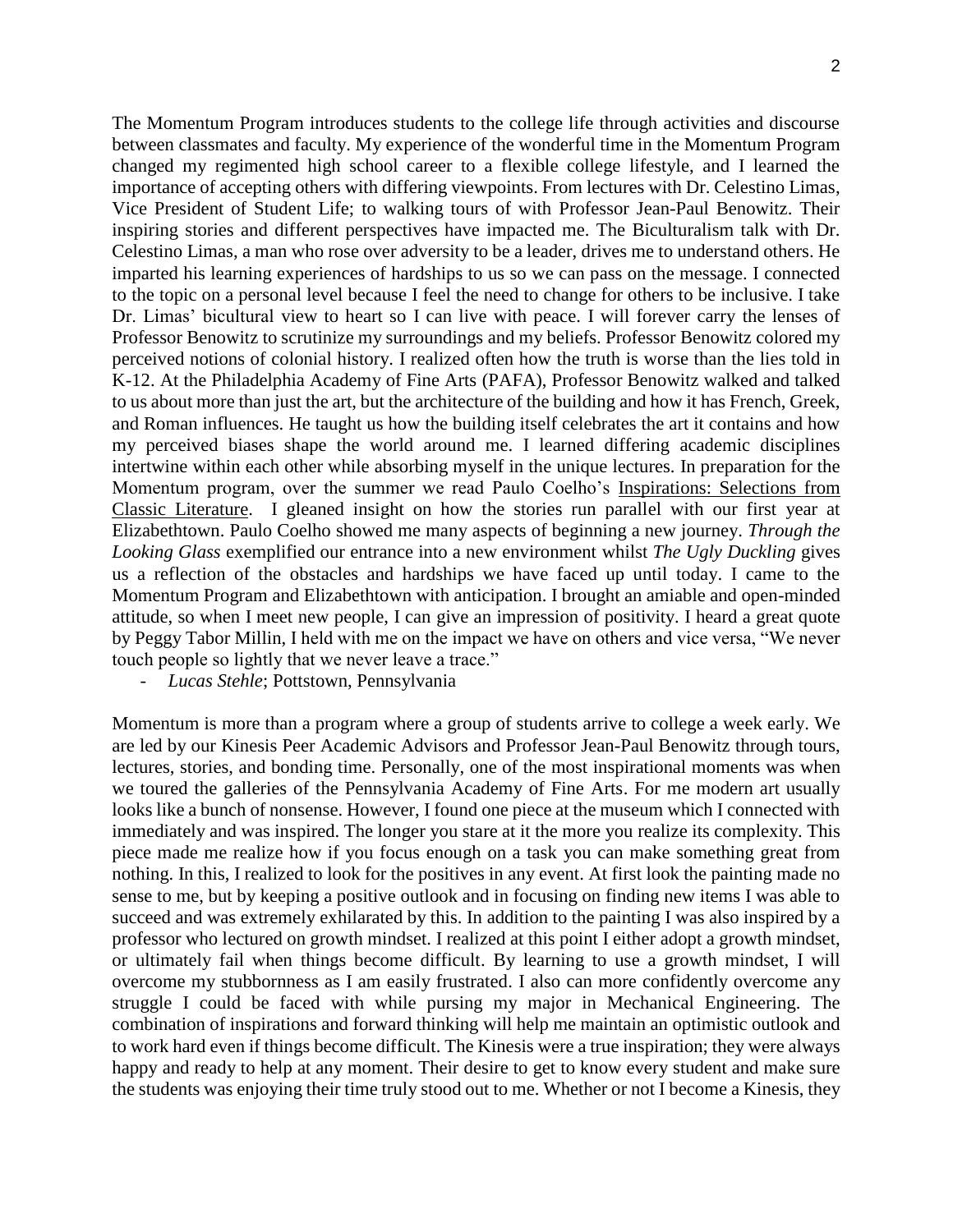helped me realize no matter what, I want to have leadership role. This will give me a break from school work and allow me to become a part of Elizabethtown and its campus. Now, I desire to spread the inspiration I have received to others. For this reason, along with my new-found inspiration, I see myself succeeding in a leadership role in college and the future.

- *Vincent Ribeiro*; Cortlandt Manor, New York

As incoming first year college students know, the transition into a new phase could be tough since students do not know what to expect when they leave a place so comforting and replace it with a whole new environment. Going into the Momentum program, I had no idea what to expect, but this "scary" transition into college has been a fun time of change, respect, and comfort through an amazing week full of different activities which left a life-changing experience. Momentum has transitioned me by placing my attention onto being open to the changes ahead, which can be seen through the common theme, positivity. Entering Momentum, Professor Benowitz inspired me. We were sitting on the floor of the lobby in Leffler Chapel when he instructed us to close our eyes and forget about all the challenges we have faced. He then went on to say, "Live in the moment," which opened my eyes to see how I am the only person who can influence my decisions and not to worry about the future. Following this, I was able to imagine the impact I would be able to apply to others. About five years ago, my grandmother received occupational therapy, and this sparked my interest to discover the field of improving the quality of life for other people. After some meditation, my goals to become an occupational therapist with a minor in Psychology in a hospital setting have become clearer and has made me want to go after them because I know I am in control. Being an occupational therapist will allow me to have an emotional and physical impact on patients. They might lose their skills, but my job will be to help them learn to get back into their everyday life skills. This goal can be combined with the Civility in Campus Life presentation which showed me the important values of being civil not only on campus, but in everyday life. I better understood why I should be kind to others, especially in the adult years ahead. You cannot judge a person based on their looks because you do not know what is happening on the inside. Being respectful, paying attention, and acknowledging others are three important steps to help you change your perspective on the world around you. Overall, the Momentum program has been a transformative experience helping me transition to college life through dreams, inspirations, and influences.

#### - *Veronica Martonik*; Conyngham, Pennsylvania

Momentum was nothing like I had imagined prior to coming to Elizabethtown. When I first got the letter explaining the program, I was convinced this was not for me. Surely it was not for someone who barely talked in their high school classes and did not consider themselves a leader. It was move in day on Friday, August  $17<sup>th</sup>$  where I said goodbye to my parents and started a new chapter filled with fear of the unknown. Moments after our parents left, Professor Benowitz led us on a walk throughout Elizabethtown teaching us about the history the town. The first walk was meaningful to me because learning the history gave me a strong sense of community; I was more than just a student. During the walk, Professor Benowitz told multiple stories about the town, however the stories about him and his students helping save historical buildings within the community resonated within me. Through this I learned, as students, we have the capability to bring change into the community where we see fit; all we have to do is voice our opinions and be leaders. In addition, this walk has also inspired me to step out of the comfort zone I knew in high school and made me realize my true potential. Before Friday I was convinced I would continue to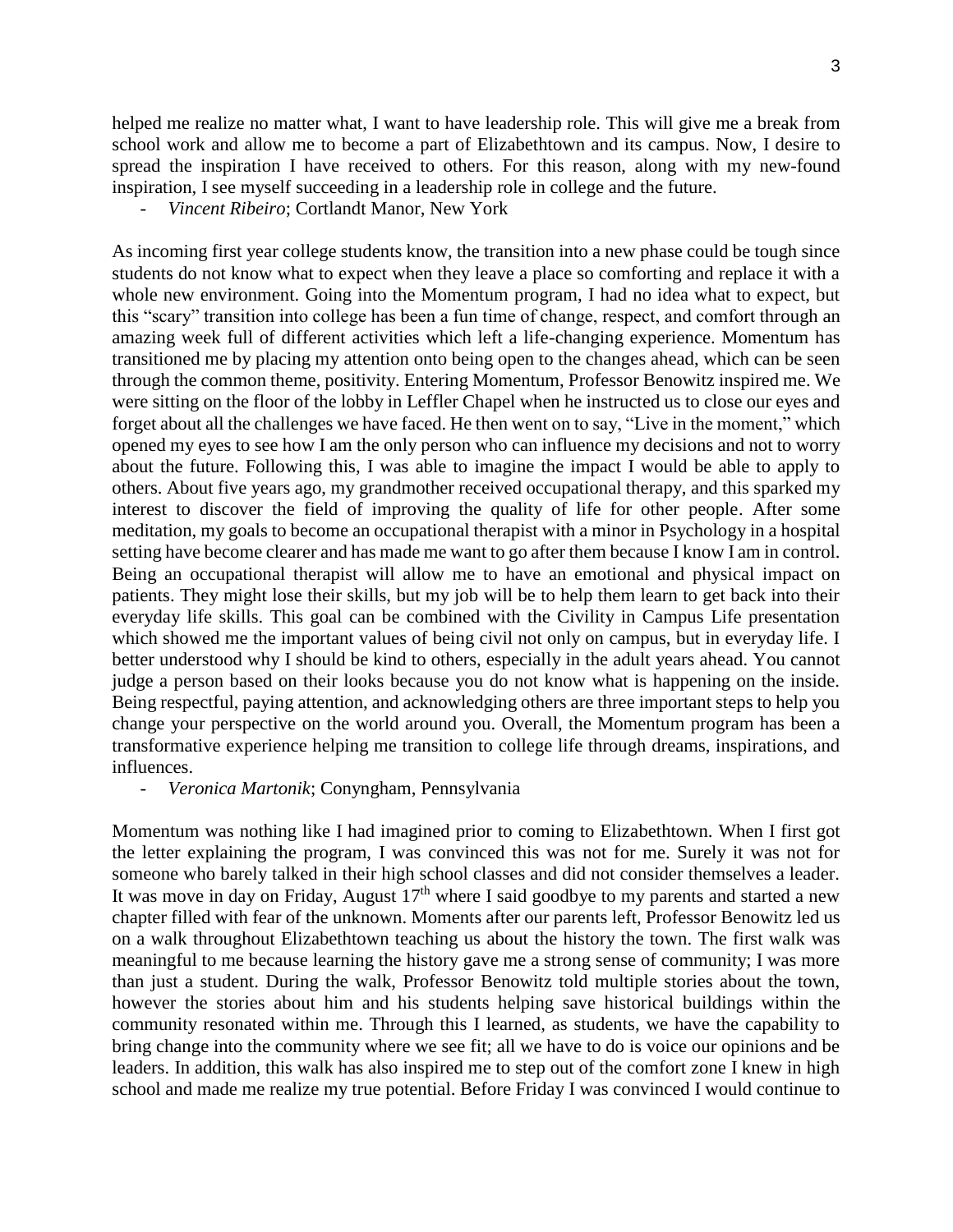go through the motions as I had done in high school and maybe join a club or two, however Momentum inspired me to be so much more. The walk as a first time Elizabethtown student led me to strong friendships and a new-found confidence in my leadership qualities. I am inspired to take on leadership roles in which I have not thought of participating in before with excitement and motivation. The impact Momentum had on my college experience was significant despite the short length of time we had together. The college slogan, "Educate for Service" no longer was an empty phrase but had potential to be something great. Instead, it gave me goals and hopes for my future as an Occupational Therapist. Momentum impacted by changing the way I thought about how I can "Educate for Service" in my career. My hope for the future is to not just be an Occupational Therapist, but to truly embrace what it means to help others using the skills and experience I received through Momentum.

- *Kayla Wolf*; Willow Grove, Pennsylvania

My mom is the strongest woman I know. I am in complete awe by the way she lives her life. She has been through so much and continues to persevere and look at all the positive things life has to offer. When she was diagnosed with stage 4 lymphoma she chose not to let this news define her, rather she did research, and she learned about holistic treatments making the tough and courageous decision to work on curing herself naturally instead of conventionally. When we got the letter for the Momentum program she was so excited and believed I, given my self-doubt, would truly benefit from the experience. Of course, she was right. In the Momentum lecture about Psychology given by Dr. Roy we learned about Fixed and growth mindsets. I realized how my mom chose to approach her situation with a growth mindset rather than a fixed mindset. Instead of giving up and accepting her fate she looked for a way to cure herself and persevere in her life. Knowing this has inspired me to take on a growth mindset. Even though I am very hard on myself and sometimes lose belief in myself, the Momentum program has brought me a sense of confidence and belief I can really achieve all I want to accomplish. With this experience I have realized I am not alone. I have connected with and related to so many of the other first year students. I have enjoyed listening to their stories, aspirations, and beliefs. Their unique stories have inspired me to keep my head up and start my years at Elizabethtown strong. I want to go into school with a positive attitude about learning and a desire to improve upon myself. While exploring our stories I have rediscovered one of the reasons I wish to study Occupational Therapy; I want to make a difference in the lives of people who are truly struggling and push them forward and be a part of their journey. I imagine how I will use my abilities to bring the hope and joy my mom maintained through her diagnosis and treatment to people who need help attaining it.

- *Sofia Gonda*; Fair Lawn, New Jersey

Through the journey of the Momentum program, I have learned many new things. For one, the Vice President of Student Life gave a lecture, where he explained everyone we encounter and the more frequently, the more of them, we will carry with us. In the same way, we leave apart of ourselves with our friends. This was important to me because it is good to know the size footprint we leave on the world and which most people do not acknowledge. Similarly, I learned from encountering Momentum students. On Sunday, in Philadelphia outside the Reading Terminal Market, part of the history walking tour led by Professor Benowitz, I talked to Kinesis Peer Academic Advisors, Mikenna Lehane and Momentum student Grace Fernandez about music interests. We all love musicals such as *Mamma Mia*, and *Into The Woods.* I discovered they not only heard of, but occasionally listen to Celtic Woman. Sofia Gonda was near and it perked her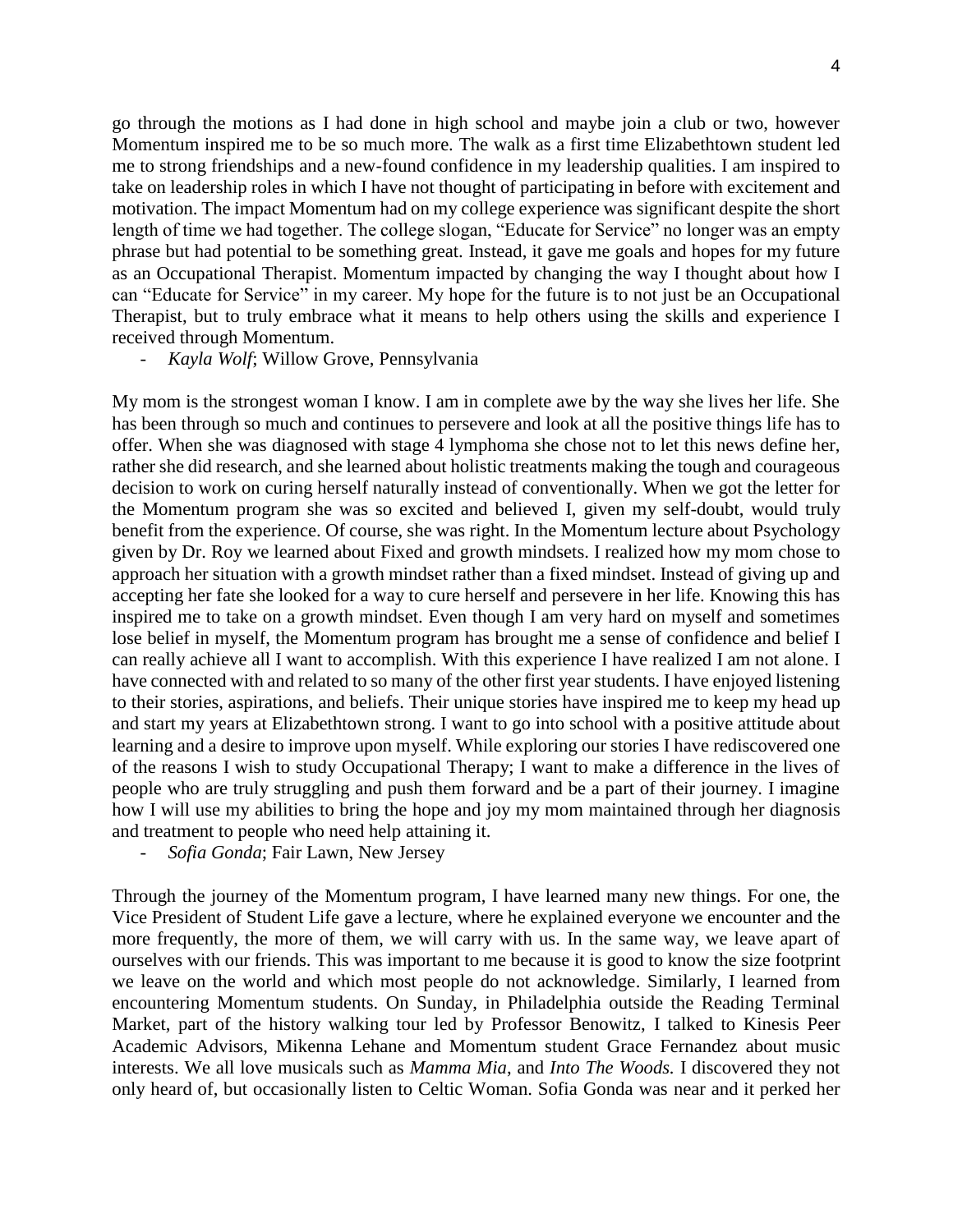interest, so on the ride back, she asked me to show her. Seeing Irish dancing and music made her recall watching *Lord of the Dance* when she was little. It was valuable to me because I love sharing my interests with others and seeing they too enjoy it. The world constantly inspires me. One prime example came from our trip to Philadelphia where Professor Benowitz led us on a historic walking tour. Stone houses lined sidewalks worn with age, speaking to the historical significance of our surroundings. Walking through historic Elfreth's Alley was like walking into a time portal. It inspired me, whispering untold stories into my ears. Likewise, I am inspired by the people around me, for instance, Grace Fernandez who comes all the way from California. I am fascinated and want to learn more about her culture and about the western side of the country. Making the world a better more positive place, is the result I want as my impact. I feel nowadays this world really needs help, and I love helping, so I shall assist the world. I use my writing to convey my thoughts and sway the world, while providing great life lessons woven within. I am going to major in Psychology in hopes of becoming a counselor to give advice to those who need it. Most important to me is to see the world brighten by becoming a better place for humans of any race, background, and difference, to live together in harmony. Everyone has struggles, and not everyone can handle the pressure of solving it on their own, which is where I will step in to lend a hand, to boost their hope, reminding them to persist.

- *Alyssa Marzili*; Hamburg, Pennsylvania

As a first-generation college student, I never knew what to expect in college. The prospect of living away from my family and moving in with strangers frightened me. I did not know how to prepare and could only rely on the account of cousins and older friends who sent texts saying "do your homework" and "girls who grew up with nannies are DISGUSTING." Joining the Momentum Program granted me the opportunity to interact with other students experiencing similar situations. It has allowed me to embrace myself and collect thoughts for my future before having to begin my college life. This fortunate opportunity has enabled me to reevaluate the important aspects of my life. Dr. Limas gave a lecture about embracing cultures and eventually blending parts of foreign college life with those of my familiar home life. The message resonated with me, and I recognized my distance from my wonderful Togolese culture whenever I entered unfamiliar situations. I was reminded of the importance of my culture and the opportunity to educate my fellow students about it. Likewise, the presentation given by Professor Bhattacharya about the Japanese culture and language influenced my attitude toward my International Business major as well as how I will plan my classes in the future. I love learning languages and having the ability to communicate with other people from foreign areas. When applying to college, I searched for a college offering diverse languages and I planned to study both Japanese and Spanish; however, currently, I am only signed up to take Spanish. The lecture pushed me to reevaluate myself and current plans. I now realize I need to accept my interests and not ignore them to focus on my major; I can also incorporate them into my college experience. The Momentum program has positively impacted my college experience because now I am more confident and aware of my standoffish tendencies. Being able to experience life at college without worrying about classes gave me time to get used to my new environment and develop meaningful relationships. In the future, I imagine I will have freedom to travel and converse with individuals in other countries. I want to inspire other children in the country to take their lives into their own hands in hopes of bettering them and to not settle in their circumstances, but to try to advance in life as I am trying to do now.

- *Estrella Kodjovi*; Effort, Pennsylvania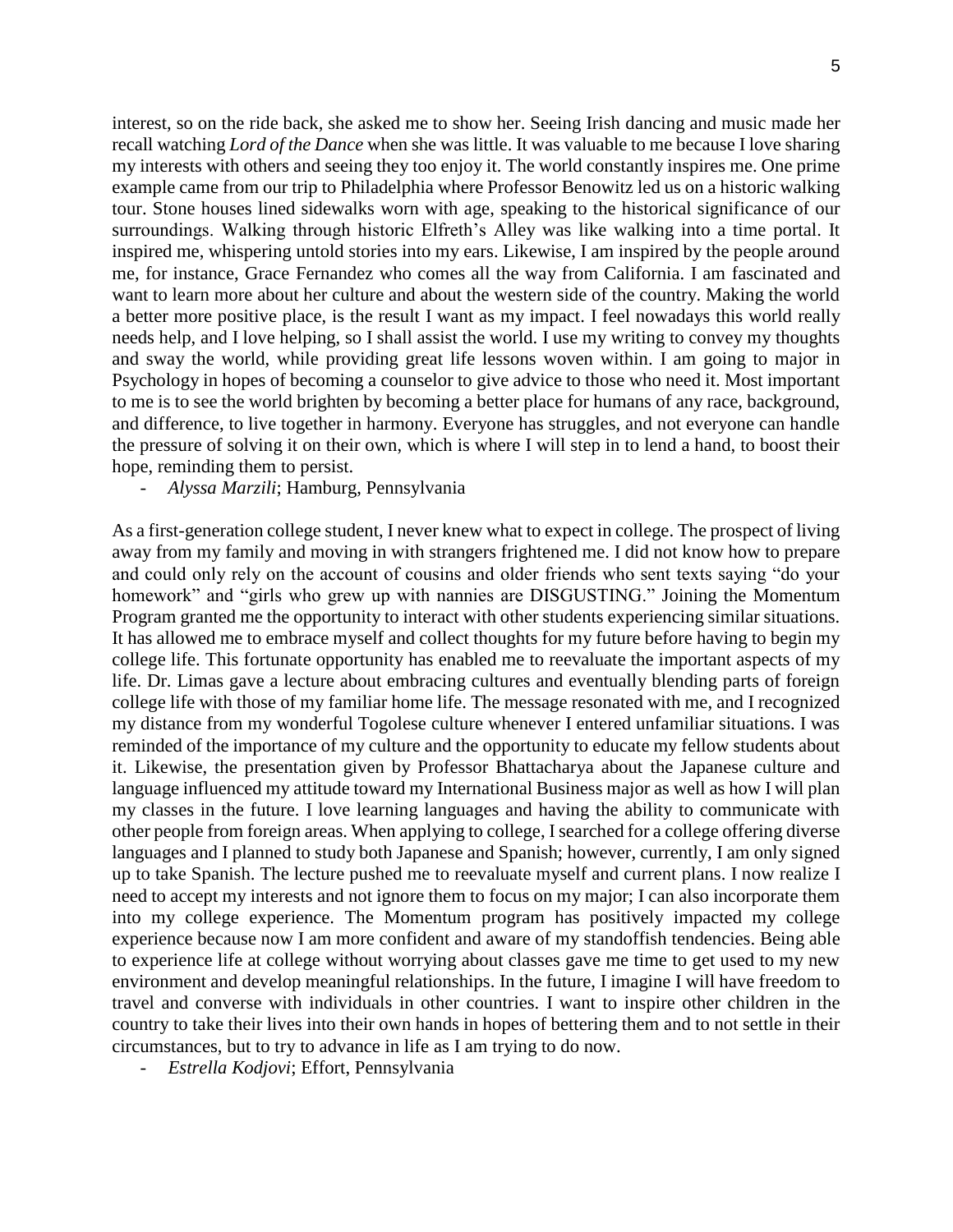It was a hot, muggy day. I could feel the sweat dripping down my face and could see it glistening on the faces of my friends. The sun was beating down on all of us. My legs were aching- the shin splints hit me hard again- but I could not get the smile off of my face. Amidst the dad jokes and laughter, I realized my friends were the people I wanted to talk to for the next several years and even after college. I felt accepted and like my input was genuinely appreciated in the conversation. I felt happy, really and truly happy, for the first time in a long time. These newly acquired friends helped me to feel wanted. They helped me to feel like I belonged. They inspired me to continue to live out my dreams because it makes me happy. This was my inspiration for going to college in the first place. I want to live my best life and be the happiest I can be. Momentum has helped me to realize being happy with my life is what's important. Despite everything that I've been told about not choosing yourself first or making money, I am choosing myself for the first time. The Kinesis Peer Academic Advisors have also brought about this realization. One specific Kinesis mentioned I and my friends were just like his friend group in Momentum. The bond we have all created with each other is one I have never had before. I was never quick to make friends and I have never trusted easily, but I let my guard down and met some of the best people in the program. The people involved in this program care about you as a person and as an individual. You are not just another box to check off for the day, you are a human being with real problems and emotions. I value the support I have been given and I know I can turn to anyone in this program and they will be there to support me. This all really inspired me to try to be a more caring person and to show others they are valued, and they matter. It inspired me to make others as happy as I have been.

#### - *Cheyenne Lawyer*; Upperstrasburg, Pennsylvania

It was a typical hot July day when I walked from my car to the Leffler Chapel with my parents in tow. It was open house, and I had completely fallen in love with the Elizabethtown community. I always envisioned myself going to college and moving out of my small town. I had big plans for myself and had finally found the right college for me. Determined to pave a new path for myself, I signed up for the Momentum program as it would get me onto campus as soon as possible. What I did not realize though, was how humbling this experience would be. It opened my eyes to a whole new perspective towards entering college and the relationships I would soon be embracing with those around me. It taught me how much of an impact one person can really have on another. We are always told not to judge a book by its cover, and this program really taught me how to apply the concept to people as well. When I imagine my future here at Elizabethtown, I see myself succeeding. To me, this is accomplishing my goals and establishing my next path, all while making friends and having a positive mindset. I want to graduate from here knowing I learned all I possibly could and with zero regrets. I am confident in myself and in my ability to meet these goals because of the Momentum program. This program has given me such a strong sense of appreciation for others and for myself. It is the change I want to see in the world, and the impact of those in my past, who have inspired me to pursue Psychology. I have known I wanted to pursue this for the past few years. However, it is the impact of the Momentum program and those I have met here, inspiring me to look forward to my future in Psychology. Whether I become a guidance counselor or a therapist, I hope to hold a positive impact on those I meet just as the Momentum program has left a positive impact on me.

- *Carly Patterson*; Secane, Pennsylvania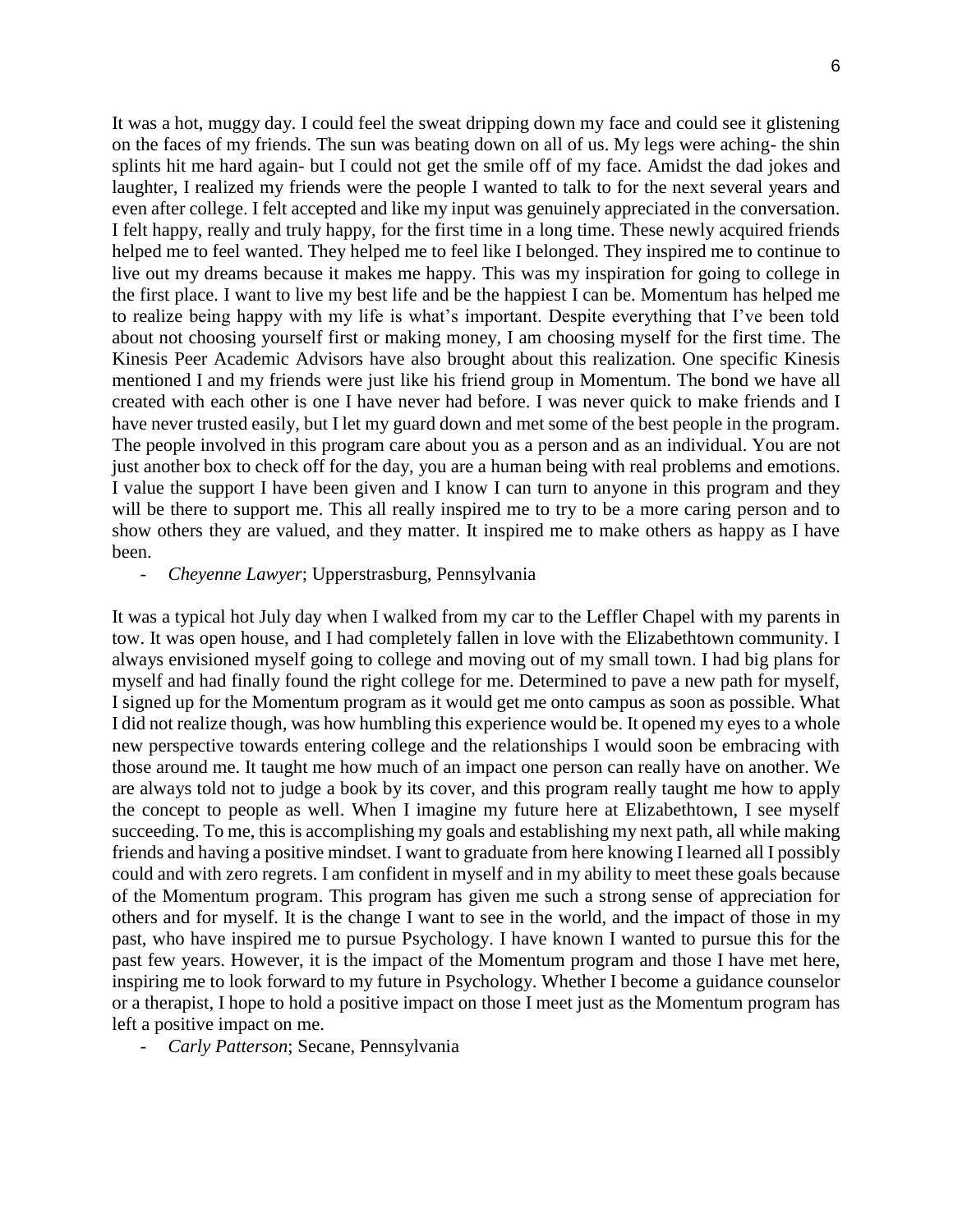The bright sunlight fills the vibrant blue sky as I stand atop the stairs facing away from the lightlycolored building with the rest of my peers. "I'll miss you both," I admit to my parents on the steps. "We'll miss you too," they respond nervously, giving a brief hug before returning to the car. The two people who always stood beside me were no longer within my sight, and it was time for me to truly start living, to start exploring. My parents never completed college; my father working for the United States Postal Service and my mother working in the school district within dining services. Even though both of them were no longer able to guide me further along my educational journey, they inspired me to make the most of opportunities and to treat others politely. With the start of Momentum, we entered the next exhilarating chapter of our lives. We learned the first important task required us to build new relationships. As each day progressed, we developed a deeper understanding and respect for each other. Each day the Socratic Dialogue sessions afforded us an opportunity to individually share our backgrounds in small groups. I presented my background to three other members and was grateful I had not suffered many tragedies in my life. Although I did not experience the same type of obstacles as the other members of our group, I understood the amount of the inner strength required for my peers to overcome those challenges. I did not recognize how fortunate I was to recognize how people should be treated, regardless of their social circumstances. I originally believed college was a place to learn a specific field; now, I understand is also an opportunity to learn about individuals from both similar and extremely diverse cultures. My peers inspired me to impact and help those who surpassed expectations and fought their way through the abuse. I want to give others around me the respect and assistance for them to succeed after leaving an environment which discouraged them. Throughout my life, I desire to earn respect from my peers using with my compassion and ambition for learning. I want influence the community by building honest relationships with others and hearing the struggles and achievements that make them unique.

- *Nicholas Mich*; Ephrata, Pennsylvania

In a crowded college cafeteria, I sat, surrounded by strangers and newly acquired yet close friends. It completely rejected any imagination of what I felt my first few days of college would be like. Instead of being in a cold state of loneliness for weeks, I found myself among the warmth of fellowship. Surrounded by the starving college students charging through their cafeteria, a Kinesis Peer Academic Advisor turned to my group with a revelation. "You guys are exactly like my friend group from my year. We all met in the initial groups and stayed close friends." Then it hit me exactly how comforted I should be feeling. Sure, college was a new place, but it was only an unknown to some of us. Kinesis Peer Academic Advisors of the Momentum program were veterans of the entire experience, willing to pass on their wisdom. Luckily, my sage was far different from myself. Not being a member of a single minority in the United States myself, I discussed my future with a man who fit almost all minorities. While just months ago I would not have thought much of this exchange, my new environment brought out an openness allowing me to capitalize on his words. Now I understood I was not alone in my experience, especially knowing my opposite went through the same transition. This was the exact push I needed to feel at peace with my surroundings. It helped me understand how college is a cycle and I fit exactly into its plans. His push in the right direction also helped me understand how I need to follow his footsteps. I should not put off studying or doing work until I receive a bad grade, instead I should heed his words and not suffer through his pain. He was the inspiration I needed to find an intrinsic motivation, a new outlook on my next passage of life. I hope this motivation will hold and allow me to achieve a diversified wealth of knowledge only found at a liberal arts campus like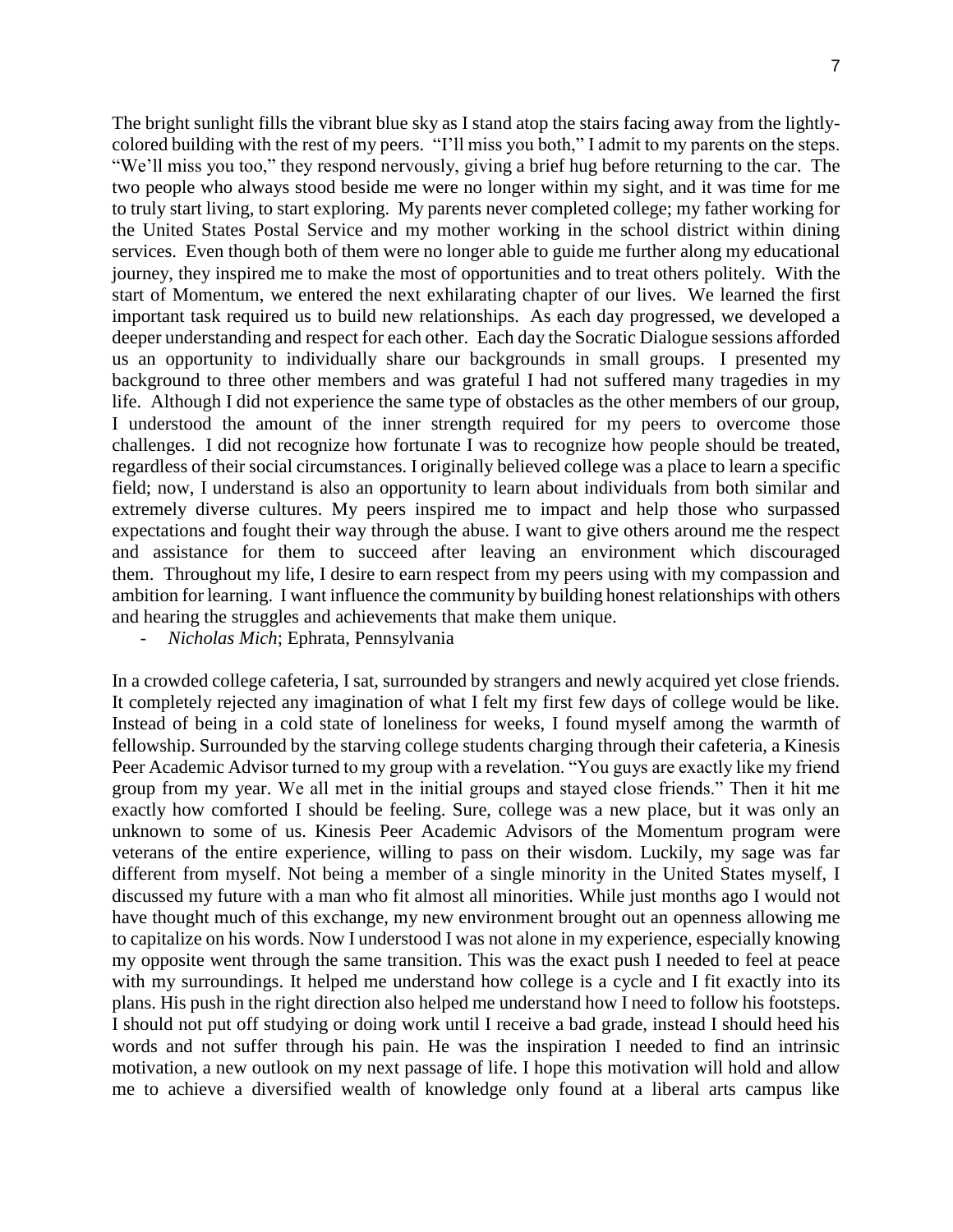Elizabethtown. Prior to the Momentum program, my idea of success was based on a dollar sign by my name. I now realize going into a career I dread for decades worth any amount of money and satisfaction with life is what truly matters. I can genuinely say how within five days, Momentum has affected my entire life and those all around me.

- *Clay LePore*; Stewartstown, Pennsylvania

I arrived at Elizabethtown College on Friday morning, it has only been a few days and already I have done so many cool things with my new friends in the Momentum Program. Professor Benowitz led us on walking tours around town and all across our campus teaching about all the rich history within its architecture. During our trip to Philadelphia Professor Benowitz pointed out and explained so much of the architectural detail in the buildings and streets, including amazing artwork from two major museums. Through all of this travel and collective thinking together we also learned to make new friends, communicate, and talk about things together, while having fun in the process. Of all the lessons learned in college aside from the content of the class, an important one would be enjoying the learning process with your peers and building lasting a lifetime. This will make college life and class in general much more manageable, knowing you have support when you need it in your friends and vice versa. I learned it was not as difficult as I thought to open up and be social with people in a college environment, especially since we are all going through everything together as new college students. The biggest piece of advice I got was from one of the Kinesis Peer Academic Advisor with the same major as mine, Psychology. He told me how in order to have the best chance of being successful in college I had to find my passion. The next day while listening to the Psychology presentation, I was impressed by how many professions stem from a Psychology major. The Psychology professor listed off the different branches of Psychology saying, "There are so many ways you can go with Psychology such as Developmental Psychology, looking at the stages of Psychological growth of children into adolescence and adulthood. There is also Clinical Psychology, which is helping and treating people with mental health problems or disabilities." This inspired me in the sense I found the route in Psychology best suited my aspirations; Using what I know and learn to help people solve their problems. This could end up being something I am really passionate about and lead to a successful academic college career as well as a possible future career. Overall, I have high hopes for my time at Elizabethtown College, in academics as well as sports, I can only go up from here.

- *Nicholas Gonzalez*; Clarksburg, Maryland

College has been on my mind for a long time. Ingrained in me since I was little, I knew I would one day earn my undergraduate degree. However, I could never truly imagine visualize being at college until I stood on the steps of the High Library facing my parents who were leaving. Each of us had the happy-sad tears in our eyes as we hugged goodbye. Having never gone to college themselves, they left trusting I would be okay at this institution. I was immediately forced to look around and form relationships with the people around me. All of us hot, sweaty students and Kinesis Peer Academic Advisors slowly started to introduce ourselves to each other. Little did I know, these relationships I formed would provide me with a great confidence and foundation for my first semester of college. During the Momentum week, we attended many lectures and talked to several professors. I loved attending these sessions because I began broadening my knowledge of different subjects. Things I thought I might totally hate peaked my interest and changed my perspective on what I want to study. The passionate ways the professors discussed their vocations inspired me to want to be totally engulfed in the subject I plan on pursuing. In Momentum, I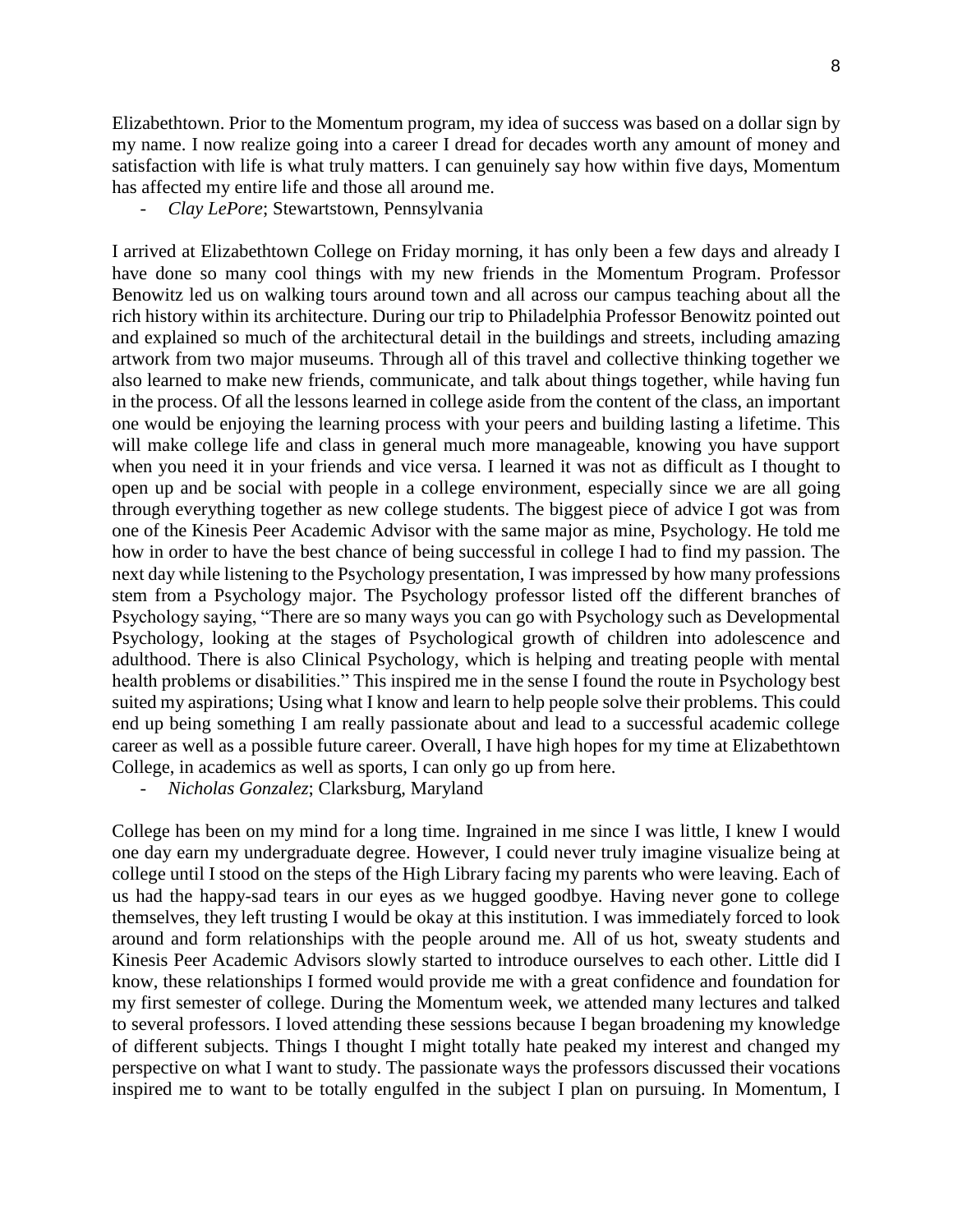discovered so much about Elizabethtown College. It is a community continually proving to be dedicated to its students so they can not only have fruitful careers, but lead impactful lives beyond college. Momentum inspired me to want to take on leadership positions in my time at Elizabethtown, so I can impact the school the way it impacts me. Whether I become a Kinesis member, a club leader, or part of the student senate, I now realize I have plenty of opportunity. I want to form relationships with other students to help them the way Momentum is helping me. Through participating in the Momentum Program, I have learned to stretch my goals and to not limit myself. This experience exceeded anything I could have imagined, inspired me to approach my work with passion, and impacted me through the relationships I have made and plan to make in college. Throughout these next four years, I can achieve whatever I set my mind to.

- *Julia Middleton*; Baltimore, Maryland

It was a typical hot July day when I walked from my car to the Leffler Chapel with my parents in tow. It was open house, and I had completely fallen in love with the Elizabethtown community. I always envisioned myself going to college and moving out of my small town. I had big plans for myself and had finally found the right college. Determined to pave a new path for myself, I signed up for the Momentum program as it would get me onto campus as soon as possible. What I did not realize though, was how humbling this experience would be. It opened my eyes to a whole new perspective towards entering college and the relationships I would soon be embracing with those around me. It taught me how much of an impact one person can really have on another. We are always told not to judge a book by its cover, and this program really taught me how to apply this concept to people as well. When I imagine my future here at Elizabethtown, I see myself succeeding. To me, this is accomplishing my goals and establishing my next path, all the while making friends and having a positive mindset. I want to graduate from here knowing I learned all I possibly could and with zero regrets. I am confident in myself and in my ability to meet these goals because of the Momentum program. This program has given me such a strong sense of appreciation for others and for myself. It is the change I want to see in the world, and the impact of those in my past, who inspired me to pursue psychology. I have known I wanted to pursue this for the past few years. However, it is the impact of the Momentum program and those I have met here, which inspire me to look forward to my future in Psychology. Whether I become a guidance counselor or a therapist, I hope to hold a positive impact on those I meet just as the Momentum program has left a positive impact on me.

- *Carly Patterson*; Secane, Pennsylvania

I just decided to commit to Elizabethtown College and got an envelope in the mail, "Momentum 2018" titled the letter. I was intrigued as to what this group was and why I was invited to join. As I did my research on the Momentum tab of the Elizabethtown website I noticed two things: I could meet new people, and I could move in a week early. I signed myself up, but I never thought I would have the experience I received upon arriving to campus. After my parents and I said our farewells and shed our few tears, I was enveloped in a sense of welcoming and friendliness from the Kinesis Peer Academic Advisors and my peers in the class of 2022. Since the time we had met in our June orientation we had been friendly, but on day one of the week we would spend together, I knew this would be a very close-knit community. We all had our cultural differences and not two of us came from the same place. Yet, we all understood what the others were going through and managed to create this amazing support system for each other in this time of new beginnings. Learning about a group full of people who differed from each other but also had some of the same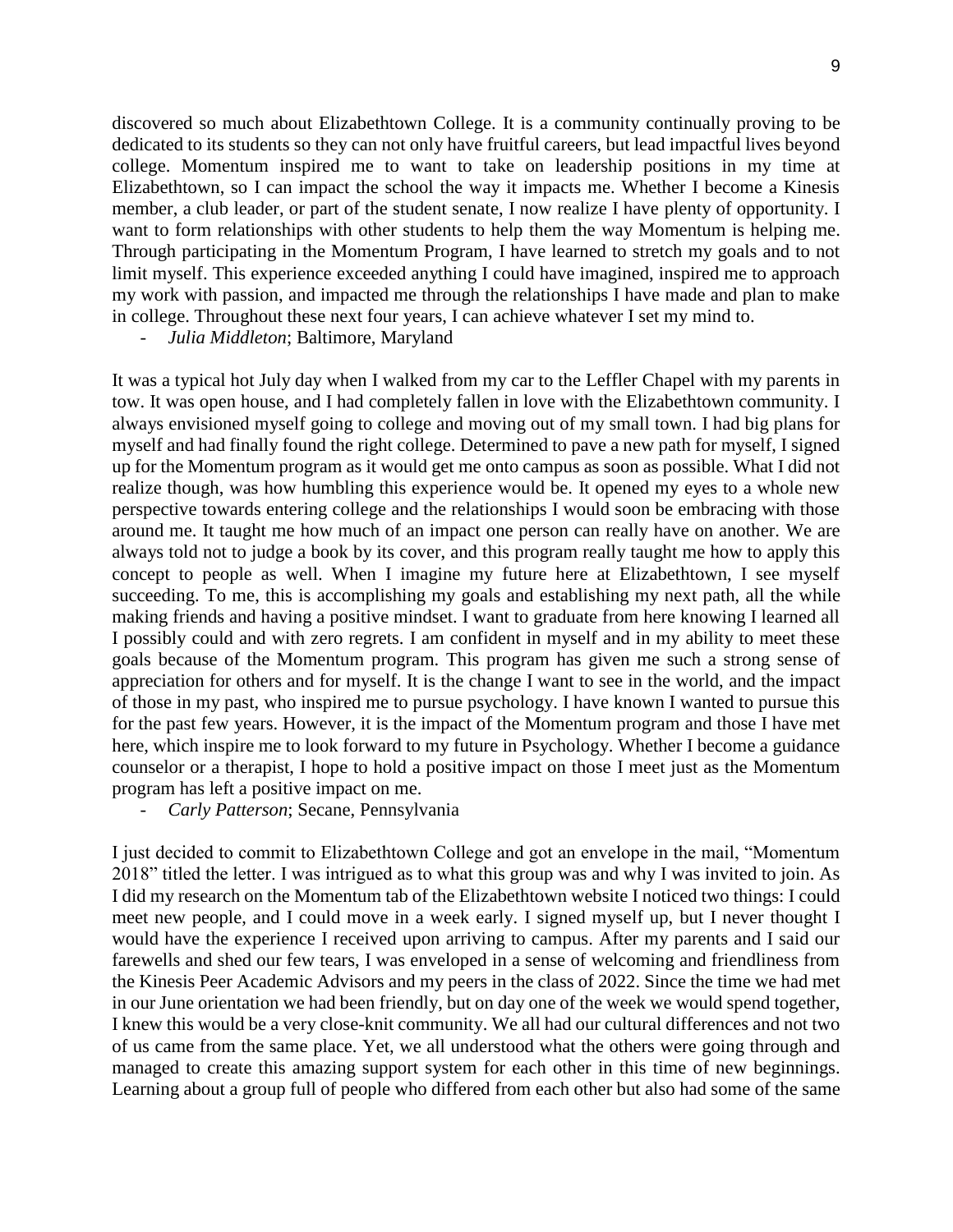beliefs could be so close, inspired me to try and have empathy and understand everyone's individual situation. I started to realize how learning civility and understanding was a common theme through many of the lectures. Dr. Limas, Vice President for Student Life, talked about biculturalism and diversity in his lecture. He told us his story about his culture and the problems his family faced when trying to communicate with his college. I learned how while differences can clash, they can also assimilate into one another and bring people closer together. If differences make someone unwilling to understand me, I learned I should do my best to be kind and show them acceptance. These lessons have inspired me to wake up every day with the goal of accepting everyone I meet. Even if we do not see eye to eye on everything. I will not be able to understand everything about a person. But, I can be supportive and do everything in my power to be kind to my peers throughout the rest of my life.

- *Kathryn Greene*; Newville, Pennsylvania

Starting college is a nervous and difficult time. I came in on my first day of Momentum into an unknown world I began to discover. My mind was full of different possibilities as I imagined what I could achieve. After being here for a couple days, I now imagine I can achieve anything I aspire to as long as I put in hard work and many hours. I can achieve the high GPA, a leadership role, and have a great social life on top of it all. In my life after college, I imagine I will achieve great standing in whatever job field ends up being my calling and leave a mark on this planet. Through my time in the Momentum program I have seen inspiration everywhere, from the Kinesis Peer Academic Advisors to my Momentum peers. I have been most inspired by the professors who show so much passion as they present their work. I look forward to having some of these professors for classes as I know their passion for the subject will have a lasting effect on me. A strong passion for a subject will lead me to create my lasting mark, my impact. The impact I intend to have on this college is a simple one: be the best person I can be to everyone and do my best as a student. The impact I want my life to have is not as simple, I want to make the future a better place for everybody. It may be in small ways, but anything to help is better than leaving this earth having been a bystander to countless terrible actions without standing up to them. A Momentum student is one who always reaches high and succeeds, exemplified by the Kinesis team. A Momentum student leads, steps out of their comfort zone, and is welcoming to all they meet. Those qualities are present in all the friends I have made during this week and they are present within me. I will be the best Momentum student I can be by always imagining, inspiring, and impacting.

- *John D'Amico*; New Castle, Delaware

As a kindhearted shut-in raised in the suburbs of Towson, Maryland, I was never really sure who or what I wanted to become. I spent most of my time closed off in my room, uninterested in the world I watched through my computer screen. High School flew by faster than I would have liked. By the time it was over, I was lost amidst a sea of college-bound teenagers. Desperate to be seen, I eventually settled on Elizabethtown College for its homey atmosphere and amiable student body. I am proud to say how after a mere week into college life, things are already looking up. My most memorable encounter during Momentum took place in my dormitory after hours. A girl named Cheyenne saw me struggling to operate the washing machines and offered to teach me. When I reached to push a wrong button, she stopped me and explained my error. "Yeah, that's exactly what you're *not* supposed to do," she said, stifling a giggle. After some much-needed laughter, we sat down and talked over the bustling machines. It felt good to meet someone new, even if it was over dirty clothes. The next day, our group set out in the pouring rain to explore the streets of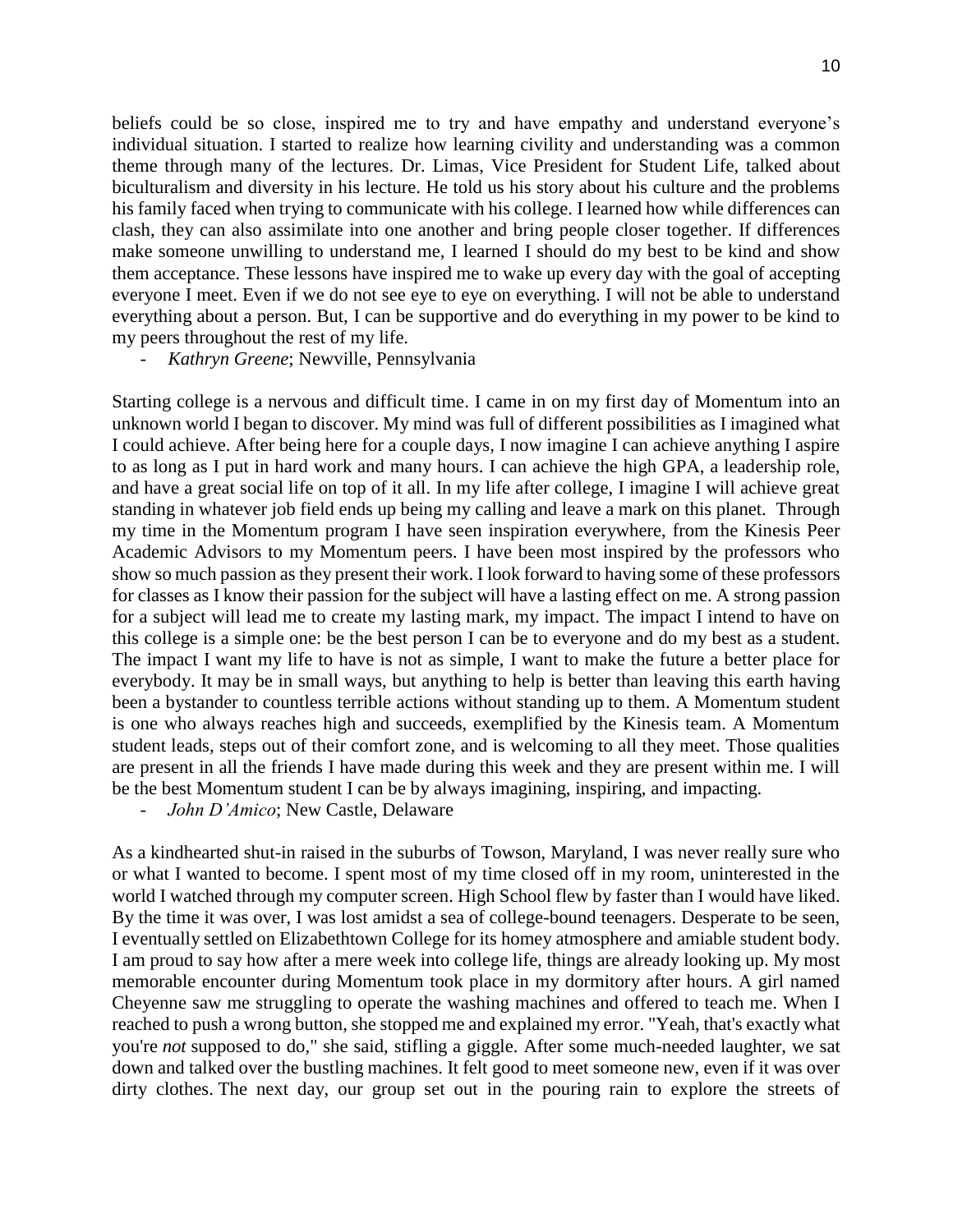Philadelphia. The day prior, we had been plagued with sweltering heat, so the dousing was somewhat welcomed. Now, the ensuing adventures, the history-oriented sightseeing was enlightening. I found myself enraptured by how cheerful everyone was. I never expected our group of sweat-soaked first year college students to be so optimistic! We danced in the rain, skipped through puddles, and laughed. My long term goals differ from most in how they do not focus too heavily on financial success. I hope to exit Elizabethtown with a set of skills I can use to procure a strong entry-level job. Then, I want to use said job as a training ground to hone my skills before eventually going on to create a personal project: preferably, a video game I can easily distribute. Ultimately, I hope to quell the deep longing for creative freedom I have been harboring all my life. Elizabethtown is the next step towards my future, and I am prepared to put forth everything for the sake of having a good future.

- *Max Cojocaru*; Towson, Maryland

"Did you remember to pack your laptop charger" my mom asked worriedly from the front seat of our car. "Yes mom," I answered, while shifting in my seat, turning towards the window. Looking out the window at the Pennsylvania turnpike sign rushes past and worry pools in the pit of my stomach. My mother looks back and gives me a shaky smile in return. Driving through Schlosser loop the anxiety once a puddle begins to overflow, steadying my grip on the door I slid it open and swung my legs out. As I steady my knees on the pavement my father beamed proudly at me, slapping my back exclaiming "Today is the first day of the rest of your life kiddo." For the first two days my stomach has never felt so tumultuous and uneasy. Even with my newfound friends, nothing in my life prepared me to be here. As the days continued not only did I find comfort in my newly acquired friends, but in the obviously well-chosen Kinesis Peer Academic Advisors. They each took time to learn about us and offer support. Whether it was talking on the bus with Kyler, joking around with Kira, or having a "jam session" with Mo; every experience I had with them made the college seem smaller, more like home. As this week begins to close, not only do I feel much more prepared for college life and my classes. I am also reminded on why I choose Elizabethtown. The culture here is not something easily found anywhere in the world. Every single person here is caring. They will not hesitate to hold the door for you, help you carry your books, or make a space at their lunch table. Everywhere you go you are greeted with a warm smile and an open seat. The reminder of why I came here is not only comforting but inspiring. The kindness of the faculty members we were able to meet all week, combined with the willingness to serve and to lead demonstrated by the upper-class students has shown me how it is okay to reach out for help. The program is giving me a support group of friends and mentors who make the college experience less daunting and more exciting. For the first time, when I think of my classes, I feel butterflies of excitement in my stomach, rather than the knots residing there all summer.

- *Hailey Palmer*; Blue Bell, Pennsylvania

With the motto of the Momentum Program being "Imagine, Inspire, Impact" I thought it would be fitting to reflect on my experience using this as a reference. Throughout this week I realized my experience could be summed up in one theme, overcoming adversity. The first time I realized this theme was when Dr. Limas, Vice President for Student Life, held a discussion on Successful Biculturalism. At first, I had no idea what to expect with him talking about a very broad topic. He was able to explain this topic by using comparisons we understood and connected it to his main point. Dr. Limas also discussed his own personal experiences of growing up in several minority cultures and how we can learn about the heritage of others and respect them at the same time. We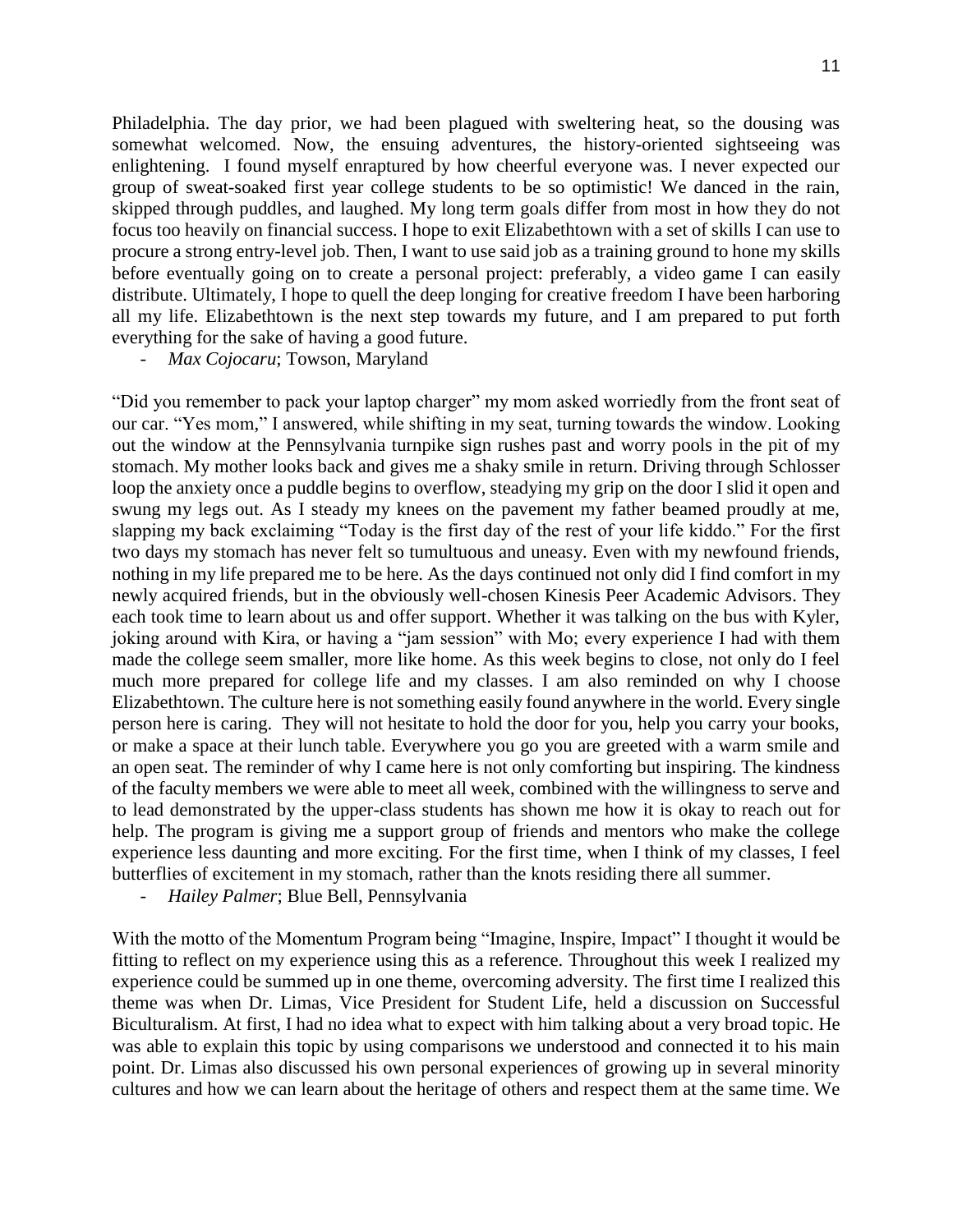also traveled to Philadelphia to learn about the culture of colonial America and see many places instrumental in the founding of our country. I took my knowledge from previous classes and saw how the colonists had to overcome many struggles to make a democracy work. For me it was one of the only times I was in the city for something other than a doctor's appointment. I actually found it meaningful to be back in the place where I exceeded expectations as a child. I found inspiration in several things, including people and stories. In preparation for the Momentum program, over the summer we read Paulo Coelho's Inspirations: Selections from Classic Literature. I was moved by the excerpt of *The Ugly Duckling* by Hans Christian Andersen. Even though I was familiar with the story it resonated with me more at this stage in my life and the story told me to follow my own path, even though others may have different opinions. The Kinesis Peer Academic Advisors also inspired me as well. When the Captain of the Kinesis team, Kira introduced herself to us I saw her as an independent young woman who rose and exceeded the expectations of her peers. She is incredibly strong and does not seem to let anything phase her or stand in her way. I hope to have the success she does in the future. My long-term goals at Elizabethtown College are to get a bachelor's degree in either Child Psychology or Social Work. I intend to impact the lives of children with disabilities and their families. These are people who have been instrumental in making me the person I am today. I want to be the voice for this population and see them overcome their own challenges

- *Maeve Heine*: Wall, New Jersey

The Momentum program is a place where students of Elizabethtown College can be acclimated to college life. Here at Momentum one of the goals is challenging us to imagine. One of the presentations was about the topic of civility. Now civility could mean many things for example; working with people or accepting one another. A broader way of thinking about it is community. The professor emphasized how we need to pay attention. If a person slouches or not giving the other person eye contact, this person is showing they are uninterested in the other person. The reason why I am talking about this is because I often come across not interested. This is something I would like to change. I want to be able to engage in the conversation and not look like I am bored. It will take a while, but I think it will help with my confidence and I will no longer look scared. In preparation for the Momentum program, over the summer we read Paulo Coelho's Inspirations: Selections from Classic Literature. When I learned who wrote the book I automatically knew he wrote a book called The Alchemist*.* A book about a young boy who wanted to discover his purposes in life. It was supper inspiring as is his Inspirations book. I felt like if a person somehow lost their way in life they could use this book as a guide to discover their goals. Coelho did not intend to give answers to a person's success but to let them be able to reflect on their life presently and then set achievable goals. During the Momentum week, the Kinesis Peer Academic Advisors led us in small group Socratic discussions about the book and how we are motivated to do well in school. For me I said because of the dedication my dad put to sacrifice and the amount of money he saved is the reason why I want to succeed in my education. I never wanted to be a leader of a club or be the one who everyone naturally looks to for ideas. This is not who I am. I want to be a person whom everyone respects because I am my own person. I am not trying to be another person because the other person is cool or do something because everyone else does it. Everything I do at Elizabethtown College will be just pure Grace. This is the impact I want to give to the school when I leave, and I think this is what Momentum program does for students: to find your person and how you want to be known.

- *Grace Fernandez*; Sacramento, California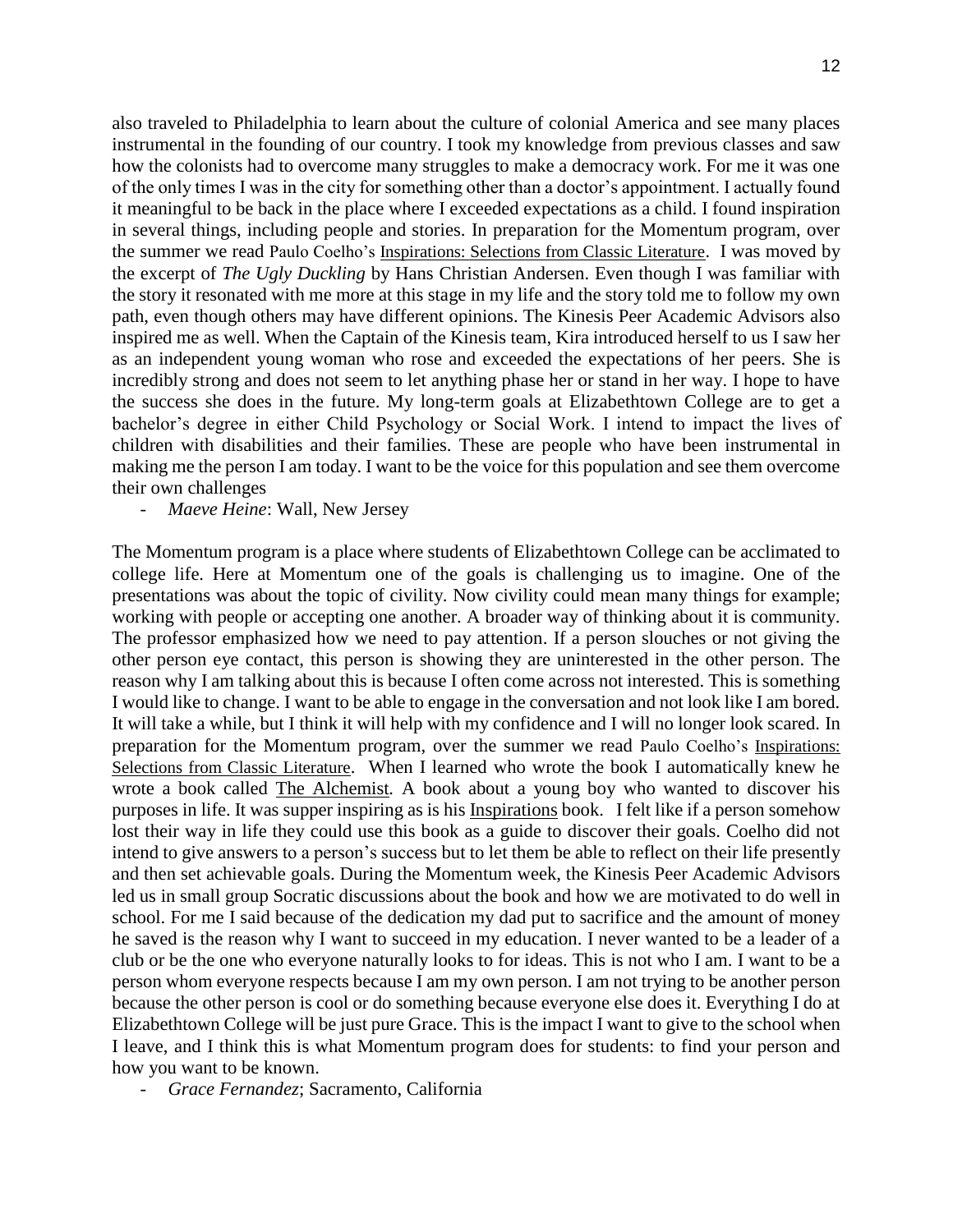This week in the Momentum program I wanted to establish the goals I want to have as I start college. So, I imagined learning about what professors teach and what I can learn here in college a week before everyone else moves to on campus. The first day of the program Professor Benowitz led us on a walk around town to learn about the local history of Elizabethtown. I learned all about the history of Elizabethtown and the relationship of these events to Pennsylvania history. I learned a great deal about what I would be doing in college and explore so many academic disciplines taught at Elizabethtown. I am choosing to major in Biology major. Being in the Momentum program is helping me with what I want to do and who I want to be at Elizabethtown. I also got inspired from a lecture about different cultures around the world and how people do not show have a bicultural background. I know I only have one culture and I am not bicultural like some people I know. But I would want to learn how other people with bicultural backgrounds live and see what they do in their different cultures in their family. Just from being inspired while being around people who have different cultural backgrounds is going to be great at Elizabethtown because I can learn different cultures instead of just my own culture. One of the days during the program we took a trip to Philadelphia we took a tour of the historical part of the city. We also went to two art museums one was the modern museum and the other was historical art museum. I learned that Betsy Ross did not make the American flag design, but she still had her house in the historical area in Philadelphia. On the trip to Philadelphia I learned more about history, things I did not even know about when I was in high school. The real impact I have gotten from this experience from the Momentum program is how it showed me what college is and how I can achieve a goal when I am in college and learning more history about the town of Elizabethtown. The biggest impact helping me in this program is how I know I can succeed in Elizabethtown College.

- *Rielly Dugan*; Pottstown, Pa

Elizabethtown College was my calling the second I entered under the arch in Schlosser loop with the college sign and Momentum welcome banner. The Momentum program has opened my eyes and mind to the endless possibilities and friendships just waiting to be discovered. Such Professor Benowitz's walking tours, which in my opinion; all of them are worth the while, opened up the amazing history about our college, our community, and the city of Philadelphia. On the walking tours we were challenged to think critically about historical figures and the hidden figures of our history compared to of what we were taught in high school. Through presentations facilitated by teams of faculty members we were inspired to discern our career aspirations. In my experiences, Political Science observes the different spectrums of politics as a whole, such as social, emotional, and the economic effects on the ideology of following political parties; this can shape and define how you see the world. For me the study of Japan and Japanese gives me a fiery passion to explore and discover Japanese culture. In preparation for the Momentum program, over the summer we read Paulo Coelho's Inspirations: Selections from Classic Literature. I was inspired by reading the excerpts from *The Prince*, describing in full and intuitive manners how a prince or prince-to-be should act around subjects and how actions can define your wealth, support from people, a general idea on how to be perceived in a public and social standpoint. Because in this new life of learning and inspiration at Elizabethtown College, we should treat ourselves and everyone else like royalty; it will surely go a long way. I was inspired on the walking tours of campus, Elizabethtown, and Philadelphia, particularly learning about efforts for historic preservation and how this public history reminds people about the people and places which built the world we live in and our responsibility to create, build, and lead. For my future path, I want to learn how to be a better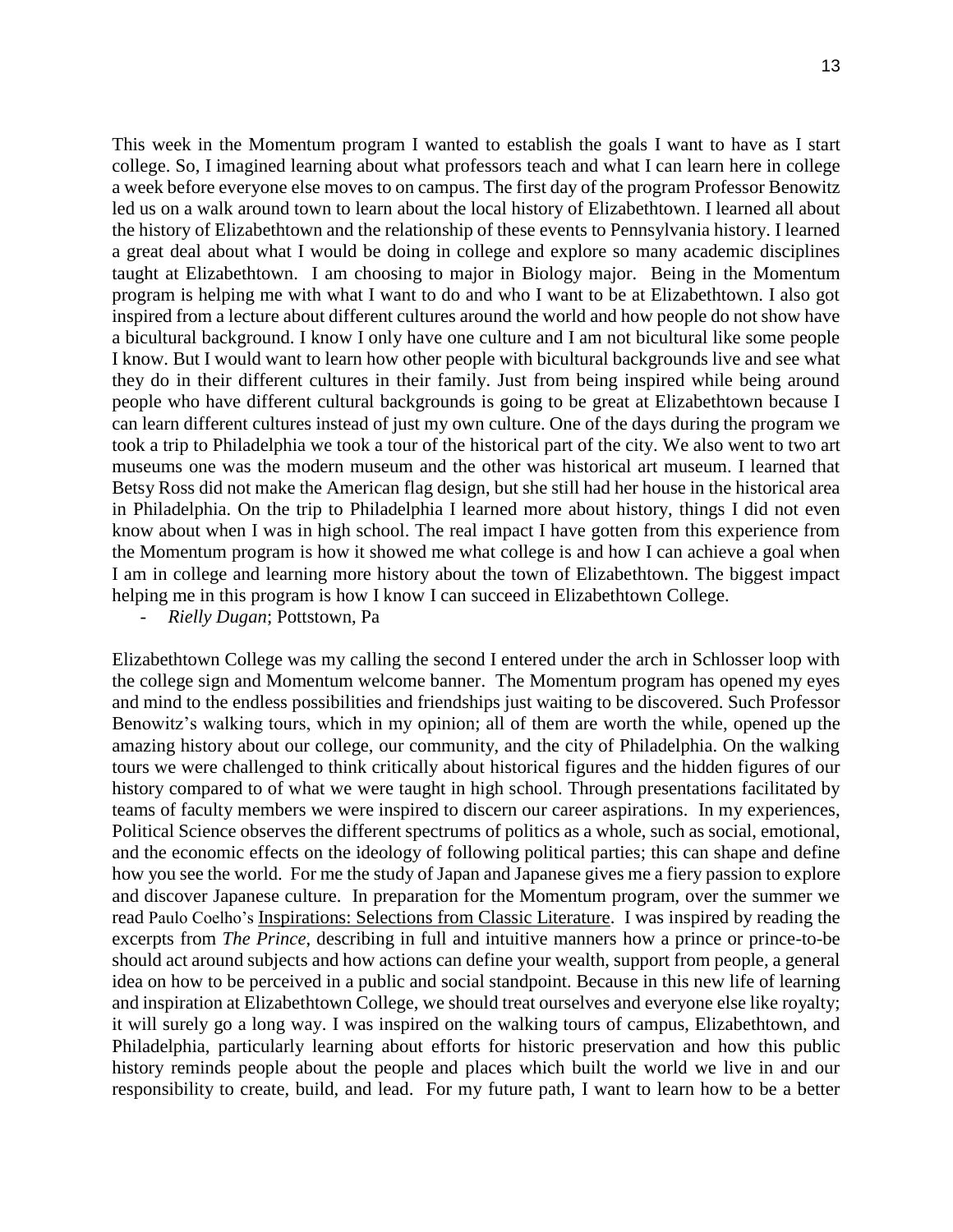writer, innovating my ideas and personality to the paper, and bringing them to life for everyone to see. Momentum has shown me how to open up my mind to the possibilities Elizabethtown College has in store for me. I am sure college will open my eyes to those possibilities and guide me to the way I want to truly follow.

- *Jessica Klinedinst*; Coatesville, Pennsylvania

Peggy Tabor Millin once said, "We never touch others so lightly that we do not leave a trace." Throughout the past week, this quote has stuck with me. It is a quote from the session we had about civility. The more I have thought about this quote, I am curious to know if the traces I have left on others are ones in which I should be proud. Have they all been positive, uplifting and encouraging traces? As the professor continued to read, I thought back to the time when my high school physics teacher stopped me in the hallway at school. He told me how I am living my life is important. "I just wanted you to know that out of all the students, you stick out to me the most. You treat others in a way that is different. That is inspiring." I want to be the person he described and this quote brought this to mind. One of my favorite sessions was when we broke off into pairs and told our story to a partner. During this, I got to learn so many things about my partner, things I would have never known otherwise. Likewise, I got to share things about myself with my partner they might not have known. Everyone comes from a different background; everyone has their own story. I am feeling inspired to get to know more about the people around me. I hope to be intentional and kind to everyone I come in contact with here at Elizabethtown College and everywhere else I go. In being kind and intentional towards others, I believe I can use what I have learned during Momentum to make an impact. I have learned so many things and grown in so many ways this week. I am so thankful for all of the culture, history, lectures and ideas I was introduced to in such a short amount of time. I have learned so much about Elizabethtown and Philadelphia. Momentum, and all of the people involved in it, have made my transition into college an easy and enjoyable one. One day, I imagine myself making an impact on others the way Momentum has on me. Until then, I will be intentional in making sure the traces I leave on others are important ones.

- *Emma Swihura*; Stoystown, Pennsylvania

Professor Benowitz welcomed us on the steps of the High Library and inspired us to look to the future and see how the Momentum program can help us discern and reach our goals. Constantly through his walking tours, presentations, and leading discussions Professor Benowitz encouraged us to think critically and seek the truth. This is the start of a new chapter of our story. I am excited to meet new people and experience new things throughout my time at Elizabethtown College. One of the most impactful days was the Sunday we took our trip to Philadelphia. When we returned to campus, at night in Schlosser Residence Hall, I spent some meaningful time with Max, Cheyenne, Lucas, and one of our Resident Assistants. We played some party games, ping pong, and foosball; but one of my favorite experiences here was doing laundry with Max and Cheyenne. Cheyenne and I brought our laundry down to do between our games. Max saw us and asked if he could have help with his laundry so Cheyenne ended up teaching us how to use the washing machine and dryer. Such a simple act accompanied by friends really left an impact on me. I want to have the same impact on others by emulating the values I believe are important. Honesty and integrity are the foundation to strong connections, and by reflecting those values I can be to others what the Kinesis Peer Academic Advisors have been to me. The Kinesis are the student leaders of the Momentum program. They set the example by opening up to us and telling their stories while encouraging us to do the same. They lead by example. Thanks to them I now believe I too can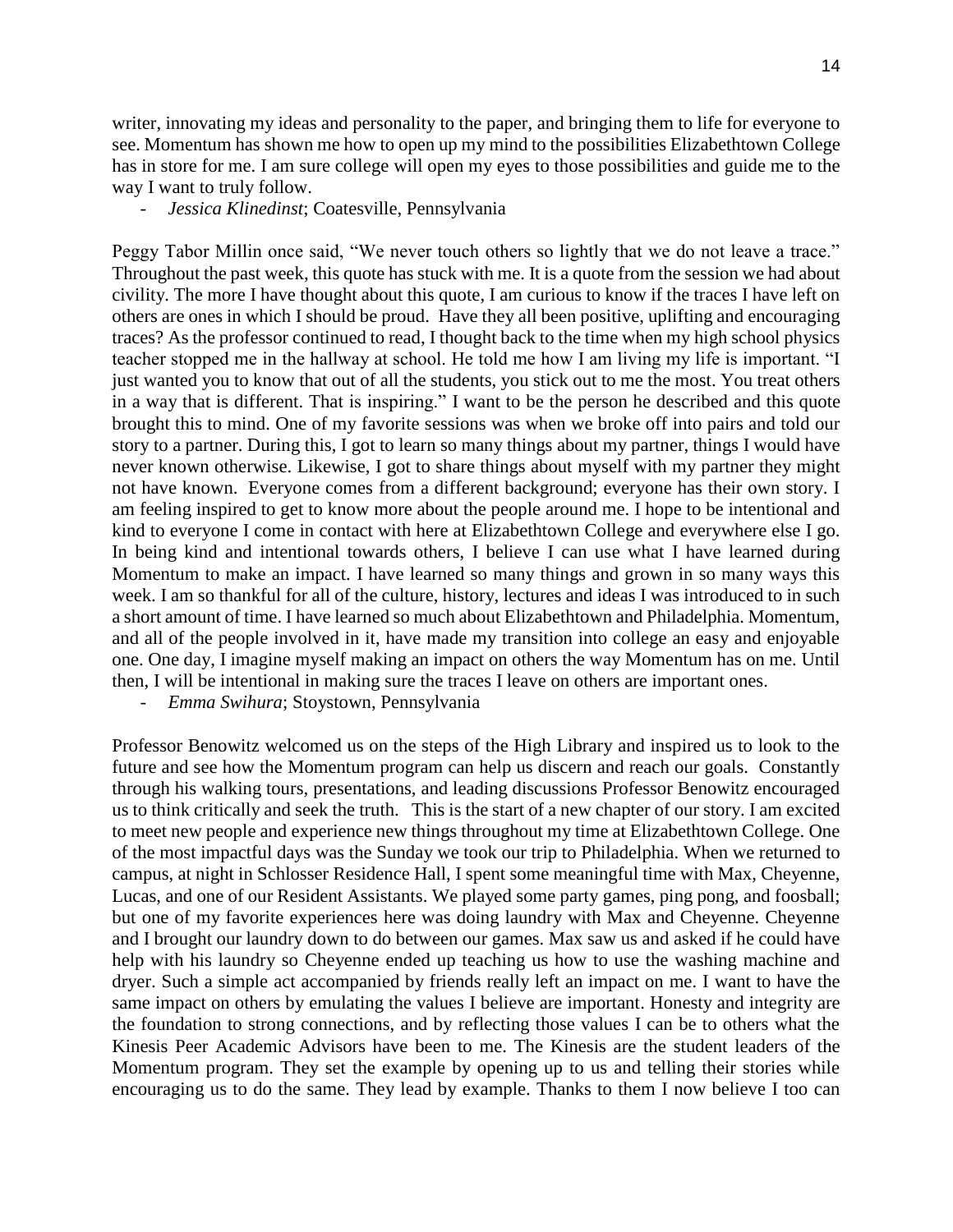become a leader by being open and accepting to others. I will keep these ideas of openness and acceptance in mind with all the students and professors I will meet. Momentum overall helped me imagine achieving mastery in my studies within the Engineering and Music departments. I feel encouraged to begin my journey here at Elizabethtown and will continue building character in the way I imagine myself to develop.

- *Andrew Boeren*; Baltimore, Maryland

The most impactful conversation I have had, this last several days, is a talk with Moh about the diversity of campus and the different biases people have. We talked for quite a while on different religions around the world and how their different cultures and belief shaped the regions they lived in. The topics themselves were very important to truly know but what was truly impactful for me was just how easy I found it to talk to and relate to him. The conversation truly helped me to get over the nerves I had when I first came to campus. All the fears and phobias which had been plaguing me and all the "ifs" had now disappeared. After I moved into my new room in Myer Residence Hall I found out Moh was quite literally just across the hall. It was at the end of the first day and we were both just hanging out in the common area just having idle conversation of no true significance. When Moh said, "To be honest we all are nervous when we first arrive at college, but you will find a friend everywhere you look because when you are here everyone is family." This impacted me because I was always a bit of a loner in the past so being constantly around other people was one of my biggest concerns as it would be a totally new experience for me personally and one I was not sure I would be able to adapt to or handle, so it was very terrifying. This truly struck me because before coming to college I only had a couple of true friends and for me the idea of having so many people as a friend is just so inspiring. Our conversation helped me realized the true beauty of Momentum. The program introduces you to so many supportive people so in the end it just is not possible to fail because if you ever fall they will all be there to pick you back up. The discussion I had with Moh is what truly made me realize I had made the right decision to come to Elizabethtown.

- *Paul Willauer*; Shepherdstown West Virginia

Monday morning after breakfast the Momentum students, including myself, made our way into the Brinser Lecture Room in the John and Shirley Steinman Center where Professor Rankin directed her session on the importance of civility on campus. Professor Rankin lead us into a discussion about civility. From there we did an activity, she told us to find partners. I stood up and looked around for a partner. "Hey, Brian, want to be my partner?" Moh asked. "Yeah, I'd like to," I told him. "Alright partners now find an A and B," Professor Rankin instructed us. I chose to be partner A leaving Moh as partner B. "Now in this exercise we will practice being civil by paying attention and acknowledging others. Partner A will talk about their experience in Momentum the good, the bad, and the ugly in three minutes as partner B listens." So I told Moh what it was like for me. Starting with the car ride to Elizabethtown. My mom, dad, and I never spoke much keeping our emotions to ourselves knowing a lot is about to change. We arrived, followed the schedule, we said our goodbyes, and they left me on my own. The more I told my experience the more personal I got. I told Moh I have always been a quiet person, I told him what I had learned the past few days, the friends I had at home, and eventually some goals I wanted to achieve during the semester. Our conversation finished up after a quick three minutes but this conversation stuck with me ever since. From this simple three-minute conversation I learned so much. This inspired me to be more outgoing in the classroom. Participate in class more, seek out help when needed, be willing to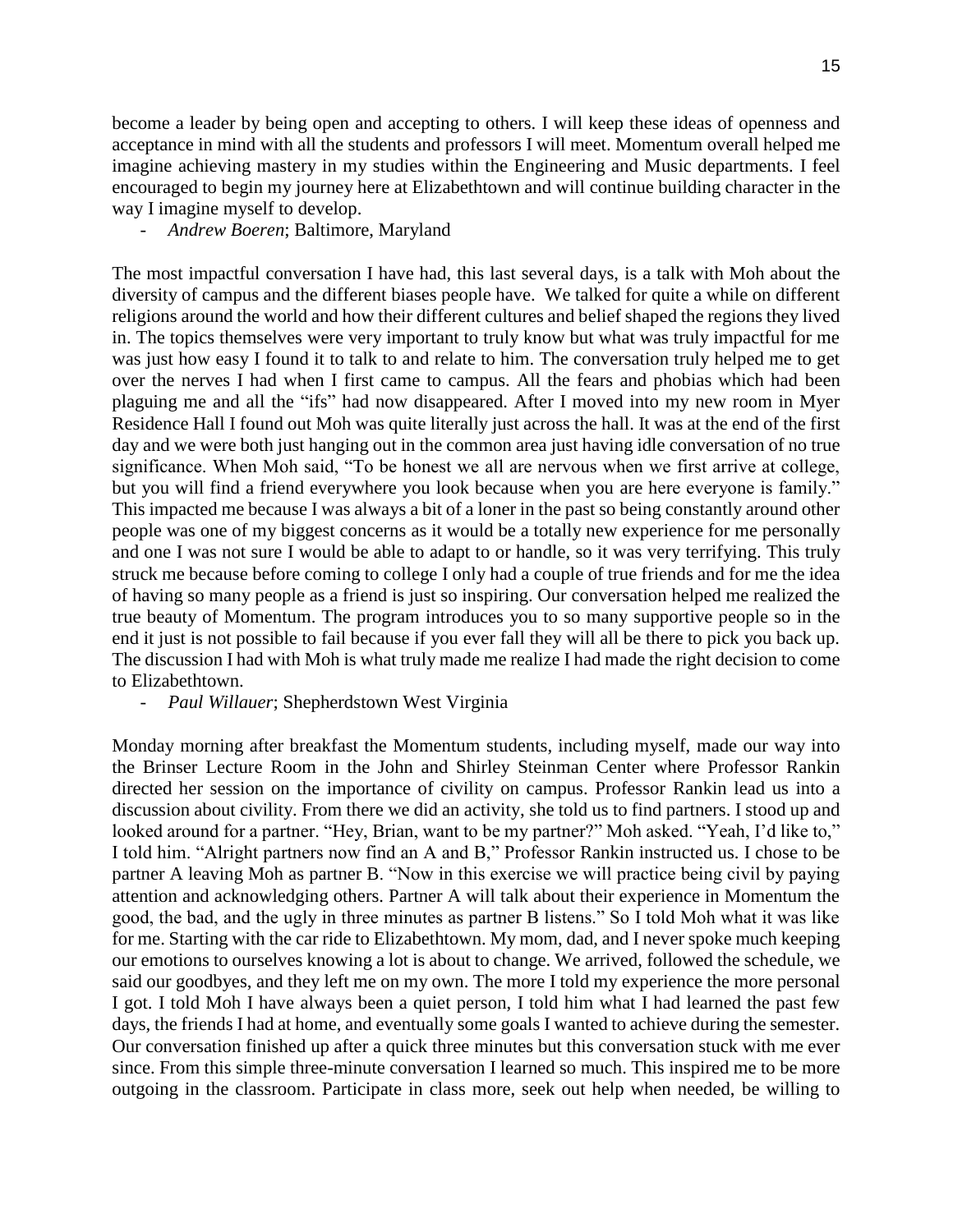16

accept help others will give. There are so many ways I can get help I need to use the resources given. I had no thoughts of a letter or number grade, even a GPA. Focusing myself on being outgoing in the classroom I will be able to have a more successful college semester and carry throughout my college career.

- *Brian Price*; York, Pennsylvania

Momentum has given me a better understanding of what it is like to be in college, as well as how to navigate through this experience. It was an odd experience watching my parents leave and I not follow but it felt right in a way as well. I learned quite a bit about Elizabethtown in the first few days of the program. I did not expect for there to be so much to this little town; my new home. At one point on a local history walking tour, we encountered several old millstones on display in a landscaped part of town. This place marks the spot where a mill once operated for many centuries. Professor Benowitz told the story of how the millstones were discovered when ground was excavated to build a nearby bridge. Although local people remembered the mill stood on the corner of Bainbridge Road and Market Street and there are photos documenting its existence, local people did not believe the millstones were from the mill which was razed in the 1930s. Professor Benowitz took us on a walk the first day to show us a multitude of different aspects of Elizabethtown but the millwheel was the highlight. My peers laugh whenever they hear anyone talk about the mill because we, and Professor Benowitz, find it incredulous anyone would doubt the millstones, found at this location, were not connected with the former mill. We went on walking tours but I feel like my favorite had to be the one in Philadelphia. I learned about how Betsy Ross did not create the American Flag and how it was inspired by the Washington Family crest, which makes sense. Professor Benowitz took us to different art museums in Philadelphia and continued to challenge us to think critically about what we learned throughout our prior scholastic careers. At the Pennsylvania Academy of Fine Arts he also showed the group an enormous mural illustrating the events before Jesus was crucified. I looked at the painting and noticed how Jesus' mother, Mary, did not have a halo. Professor Benowitz explained to the group how the painter, Benjamin West, was a Quaker and consistent with Quaker simplicity in church and home design, such biblical figures were not portrayed with halos. Also the Quaker emphasis on egalitarianism and the priesthood of all believers, rejected the concept of saints, therefore no one in these paintings were depicted as being divine, as compared to paintings by Roman Catholic artists. I was inspired by how much knowledge Professor Benowitz had about what we had learned about because it shows the level of dedication he has to the students and how much he enjoys his job. I hope to be able to find what I am passionate about career-wise to make sure I am not in a field which would make me miserable. The impact I want to have on this school and all the people I meet is how I want people to know they can strive for better. Regardless of where people are or where they believe they need to get to, they deserve to know someone cares about them and is always willing to help them.

- *Danny Burga*; Schwenksville, Pennsylvania

Momentum has greatly impacted me. The college has shaped me tremendously. Over the past week, I have learned, been inspired, and impacted by the students and faculty of this institution. I have gained so much knowledge over the course of the Momentum Program. Throughout the week we learned about the many different programs offered at Elizabethtown College and we met many different professors. Most importantly we learned "there was a mill here." This is a running joke among the Momentum students and Professor Benowitz. On the local history walking tour of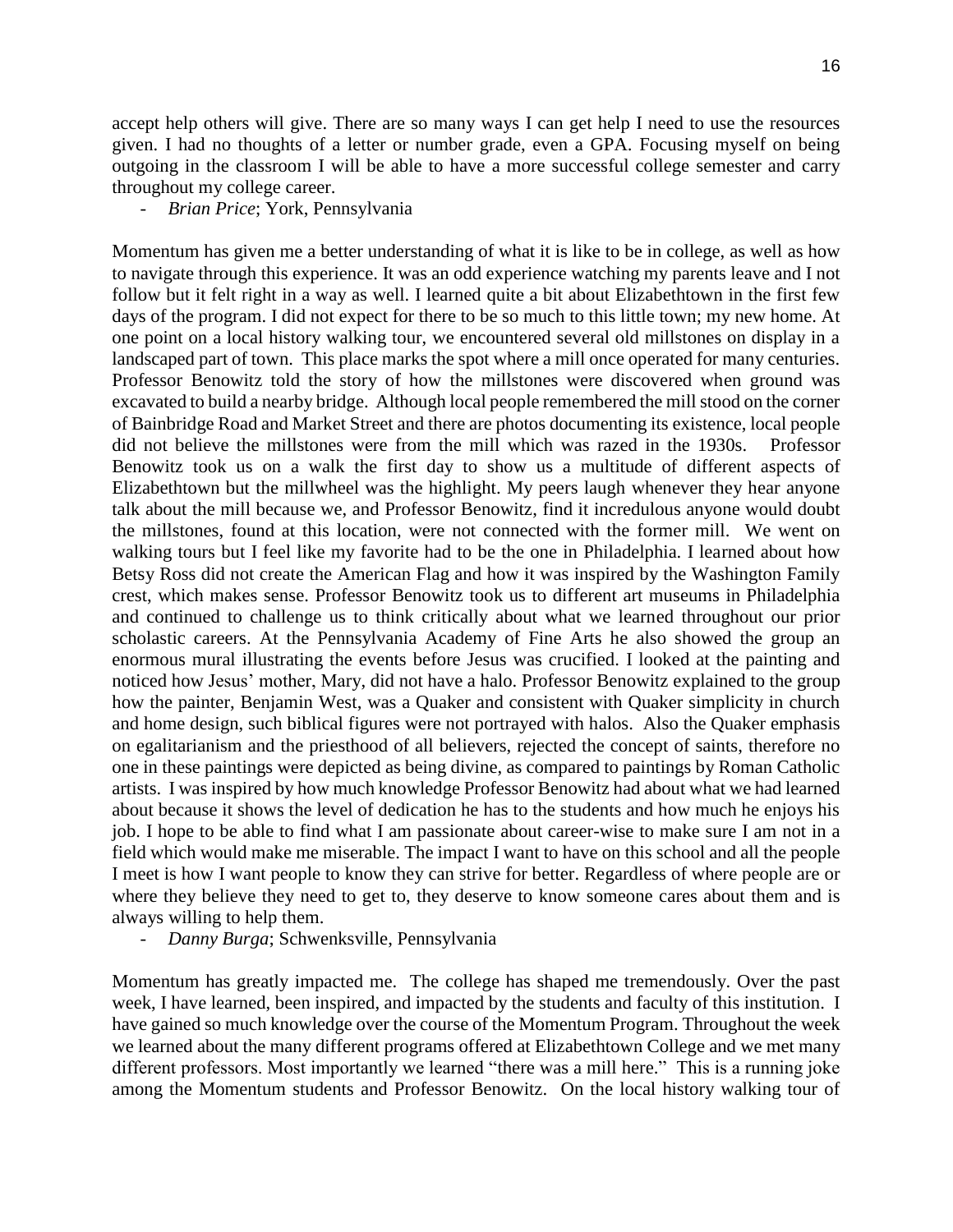17

Elizabethtown, Professor Benowitz explained how millstones were discovered at a location where there had once been a mill. The millstones are on display in a landscaped public pocket park. The running joke is how the local people, although they remember the mill and have photos of the mill, they do not believe the millstones, discovered during excavation to build a bridge, has anything to do with the former mill on the site. As a Political Science major, I learned more about what the department has to offer, as well as Mock Trial. I have learned a great deal by being in the Momentum program. The people of Elizabethtown College have greatly inspired me during Momentum. During this week I have met many amazing people from many different walks of life. Hearing their stories and where they came from was incredibly inspirational. Spending the week with first generation college students is very inspirational, because we all want to gain knowledge and better ourselves by getting a higher education. I have greatly been inspired since moving into college. I have been greatly impacted by the students and faculty at Elizabethtown College this past week. Throughout this week, everyone I have met has been so friendly. From holding the doors open, to fist bumps, to asking each other about how we are doing and about our day. On Tuesday, we were eating dinner when we were doing a hand signal near our eyes. Both the Momentum students and the Kinesis Peer Academic Advisors were doing it at this point. We all were laughing hysterically, and making the jokes the whole time. This showed me how even though we had only known each other for five days at this point, we had become so close. Both the Kinesis Peer Academic Advisors and my peers have demonstrated kindness and friendliness, qualities I admire and have impacted me as well. Over the past week, I have learned, been inspired, and impacted by the students and faculty of Elizabethtown College. The Momentum Program, has been a life changing experience. I am very thankful I have been given this amazing opportunity, and I am excited to start this new chapter of life.

- *Riley Becker*; Hanover, PA

In the summer between my eighth and ninth grade years, I was first introduced to manga. Since then, I have read much more, and in my tenth grade year, I began to take a far more serious interest in Japanese culture and their lifestyles. What was a Seven-Eleven like in Japan? What was the environment like in a regular city street over there? What about the fashion trends- what were Japanese people into? All of these questions, and a desire to be able to translate manga and anime and video games not yet translated, are what inspired me to take Japanese class as a part of dual enrollment in my senior year of high school at Elizabethtown College. In the Brinser Lecture Room, in Steinman Hall, for the first session of the day, we were given an introduction to Asian culture classes offered here at Elizabethtown College. During Professor Bhattacharya's presentation, I learned a couple more things about the Japanese culture I did not learn in class, and we watched the beginning of a film entitle *Princess Mononoke*. Already, the film spoke volumes about Japanese values, such as honor and harmony. Studio Ghibli films such as this one are wellknown worldwide, demonstrating the impact of Japanese culture everywhere. I have always found Japanese culture to be interesting. Although my major is in Creative Writing, which is another passion of mine, I believe, during the time I am not publishing works, I can have an impact through learning and applying Japanese to a field of work such as translation. Learning Japanese in my senior year did not discourage me, and rather fueled the fire already ignited within. I was excited to know even the most basic of terms and recognize them in untranslated manga and anime. I wished to learn more. By learning Japanese, I aim to help ease communications between the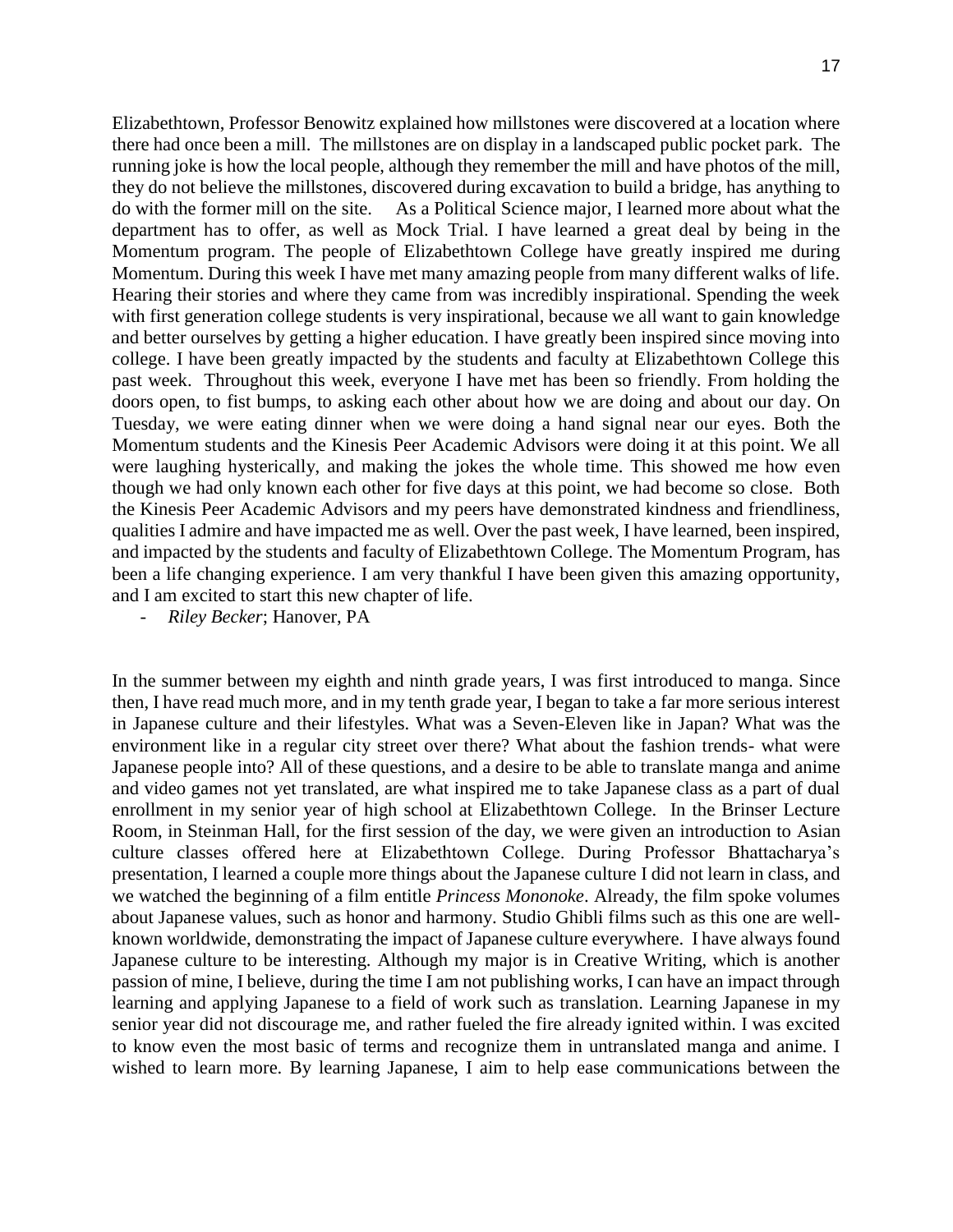Japanese and American cultures, and by studying the topic further at Elizabethtown College, I imagine I will be able to do this in the near future.

- *Michelle Calvo*; Staten Island, NY

Unlike most high school students, I was not hesitant at answering the dreaded question: "What are your college plans?" I realized my passion and interest in Accounting during my sophomore year. Sitting in an Algebra class on the first day of my first year, my teacher gave her routine speech about the importance of math in the real world. All the students seemed bored, including myself and I remember thinking, *I like math, but do I really want to be in a job where I am using it every*  day? She went on to list a bunch of careers with a quick summary about each of them and mentioned accounting. Through research, classes, and job shadowing, I realized how I could see myself in this field. To gain a better understanding of an accountant's daily tasks, I started to volunteer to do tax returns. Not only was I gaining experience, but I was making an impact on my community. I have now completed two tax seasons with about 100 returns, saving those taxpayers on average \$273 for a total of \$27,300. That is \$27,300 going back to the people for the use of bettering their lives and circumstances. To me, this makes all the training and certificate testing worth it. I know the people are genuinely thankful for the service and will continue to return for future tax seasons. Now during this first week of college, Momentum has inspired me to be the best version of myself. This program has given me the confidence I did not even know I could have. I have already noticed changes in myself since high school and will hopefully continue to see. I pushed myself to socialize, no matter how scared or vulnerable I felt on the inside. By doing this, I made many friends I will be seeing in my classes and hanging out with once the school year starts. A few professors also inspired me to think differently and open my mind to new ways of looking at things. Dr. Limas, Vice President for Student Life, inspired me to be aware of the different cultures here at Elizabethtown and to try and understand their traditions and beliefs. Dr. Roy inspired me to change my mindset from fixed to growth and not to let a failure affect my confidence in a class. I can imagine my four years here to be the most beneficial, both in education and friendships, all because of the one week here in Momentum.

- *Emily McGarry*; Lancaster, Pennsylvania

"We never touch people so lightly that we don't leave a trace." Professor Rankin, Associate Dean of Students, used this quote from the book Choosing Civility to express the importance of showing civility to our fellow peers and how impactful we could be toward one another, whether it be intentional or unintentional. As I arrived on campus for the Momentum program, I was unsure of how things were going to turn out; all I knew how I was all types of nervous. My family had not even left the campus yet and I began to think about how much I was going to miss them. I began worrying about meeting new people and to be honest, I began feeling anxious about being on my own for the first time. Throughout the days though, as I listened to the lectures and was challenged by Professor Benowitz to discern the truth about various historic events, as well as some of the stories of my student peers, my thoughts began to feel at ease as I began to get to know them and hear about the similar thoughts and feelings we shared about entering this new chapter in our lives. As we toured around the city of Elizabethtown, Professor Benowitz pointed out various landmarks the students of Elizabethtown College saved from being removed or changed. Upon hearing these things, my excitement to begin classes grew as I know how they will not only help me strive to be successful in the field of Occupational Therapy, but they will allow me to expand academically and grow more skillful. I began to imagine and think about what kind of impact I would leave after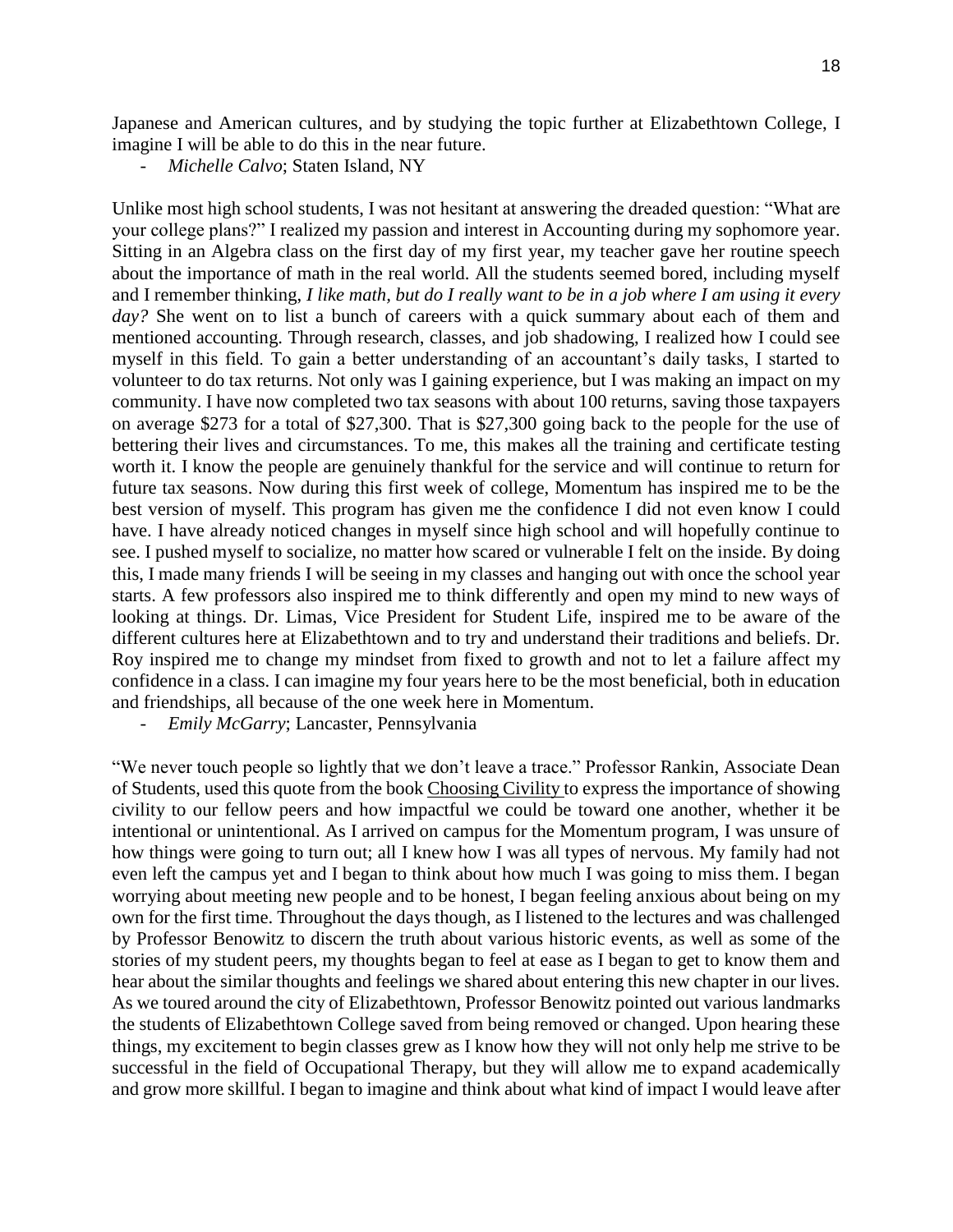my years at Elizabethtown. The multiple conversations and sharing with the Kinesis Peer Academic Advisors had not only been helpful to learn about the ways around the school, but had also inspired me in the ways they shared their experiences and involvement in the school, I began to see, as I am sure other Momentum students did as well, the many opportunities Elizabethtown has to offer. Now, as the program comes to an end, I plan to remain open-mind about the Momentum program highlights in order to succeed academically throughout my years at Elizabethtown, and strive to leave a positive impact toward those around me.

- *Cindy Tellez*; Reading, Pennsylvania

Our feet dance as we make our way up to the apartment complex. I am ten, and we are visiting my grandfather's home in New York. My right hand is clenched within my mother's, while my feet are preoccupied with avoiding globs of animal waste scattered across the sidewalks. "Not too long ago, it used to be much worse," my mother says. I can see her tracing back to the archives of her mind, excavating memories of the city from twenty years back: of streets, caked in mud and broken glass, of graffiti tattooed onto every surface, of avoiding darkened alleyways. Both my parents grew up in New York during the 1970s and 1980s, a notoriously turbulent time during the city's history, where crime filled the streets and poverty abounded. Neither of their families were particularly wealthy and both had to work very hard to earn a college education. Growing up in suburban New Jersey, I have had a much different childhood experience compared to my parents. Owning both a smartphone and laptop, I am certainly much more privileged, with greater luxuries than they could ever have imagined at my age. But even then, although my parents shared similar experiences to many other parents within our community, they had never forced me to surpass their expectations; I was given their full support without the pressure often found in Asian families. During Momentum, one of the films featured in the diversity film series was entitled "The Motel." This film impacted me to further realize the great fortune I have regarding to my parents' openmindedness. When came the time for me to start considering my future prospects, I, unlike some of my peers, was unsure of the direction I wanted to go. I have so many interests in several fields, I never had a chance to explore in high school. I hope my time at Elizabethtown allows me to discover my passions, so I can give back to my parents' hard work and dedication, my parents are my inspiration, and this is what I hope to achieve. The Momentum program has allowed me to be introduced into the new environment. What I have seen during Momentum, from the Kinesis Peer Academic Advisors is tireless guidance as they coordinate our activities, to Professor Benowitz's humorous introductions of the college, makes me look forward to my own future accomplishments.

- *Rebecca Li*, Freehold, New Jersey

The first time anyone asked me about my future was in Kindergarten. My teacher asked, "What do you all want to be when you grow up?" At that time, I had just gotten back from a tropic family vacation, so I confidently uttered, "I want to be a dolphin." Now we all know this is physically impossible, but I was six years old. Afterward, I gained knowledge of the world around me and decided on becoming a pharmacist. I chose Elizabethtown College because of the overall engaging and thoughtful atmosphere. Before coming to Momentum, I had not really thought much about college life. I imagined it would be like, "Oh it is just the next step in life, and everything is going to be okay." But as August 17th was soon approaching, I was getting more nervous and more emotional; it was finally hitting me I am going to college and moving away from my friends and family. My nerves were through the roof. But through moving in and going on the many walking tours led by Professor Benowitz, I learned more about where I will be spending the next four years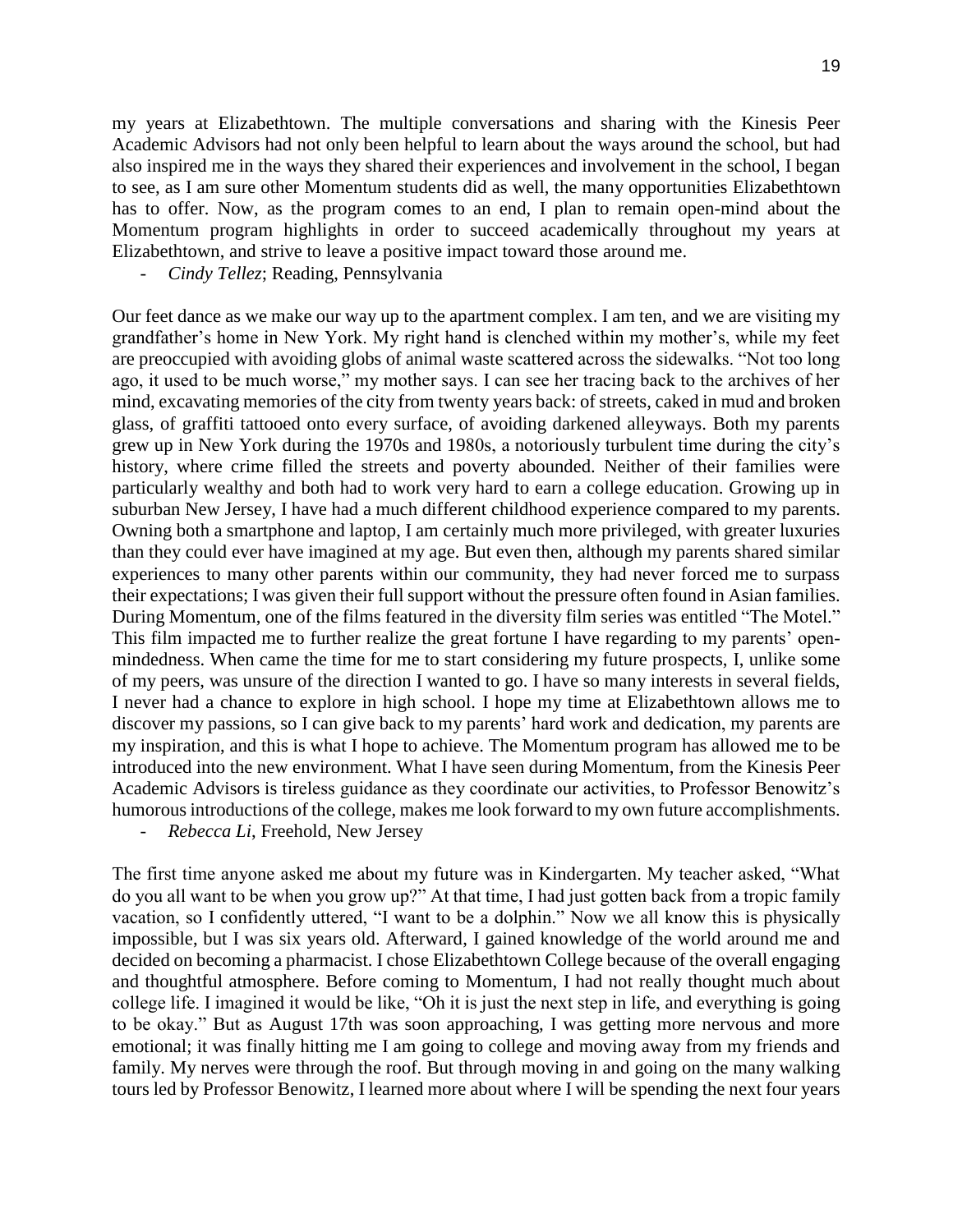of my life and this has impacted me in such a positive way. One really inspiring lecture was about biculturalism with Dr. Celestino Limas, Vice President of Student Life. He told us we come to college with our home norms, very different than the norms here at Elizabethtown College. But over time they get closer, and closer, until they are finally overlapping like a Venn Diagram. This impacted me because it makes me feel less homesick because I will have a little bit of home wherever I go. He also stated how homogeneity can be really comforting by being around people who are like you; it keeps you in your comfort zone. However, there are disadvantages to biculturalism by growing up in the society such as we do. This entire lecture was really inspiring to me because even though Dr. Limas is a minority, both ethnicity wise but also as a part of the deaf community, he overcame those hardships to become what he wanted to be. I hope to impact Elizabethtown College in such a way as Momentum and Dr. Limas have impacted me through being a part of a part of a Student Directed Learning Community and helping the community or becoming a Resident Assistant and helping the students on my floor in the residence halls.

- *Olivia Hanlon*; Hanover, Pennsylvania

Looking back on my experience from the Momentum program, I can see all I have learned from our Kinesis Peer Academic Advisors, and peer Momentum students. Everyone I have met talked about their perspectives of varying aspects and I do not think I would have had the chance to see these perspectives without them. However, one of the trips we took I can say did inspire me. One of the places I felt inspired me the most was the modern art wing of the Pennsylvania Academy of Fine Arts. We visited this museum on a rainy Sunday on the 19th of August which is located in Philadelphia, Pennsylvania. The museum held various pieces of art offering no explanation to what they mean or why they were important for the particular artist. For example, one of the pieces in the museum collection was canvas entirely painted black and had no other design upon it. These pieces allowed us to draw our own conclusion and interpret what we thought they meant. The pieces resonated with me because as a first year student to Elizabethtown College I feel like one of those pieces with a meaning and a purpose not yet discovered. I am going into college intending to major in Business Administration. Whereas I am not sure what I plan to do with this degree after graduation, I feel confident how during my four years at Elizabethtown College I will be able to fully commit to a job I can feel myself doing and enjoying for the rest of my life. Four years from now, when I graduate from Elizabethtown College as a Momentum student, I hope to take the positive energy and overall kindness from the Kinesis Peer Academic Advisors and the peer Momentum students and to pay the kindness and positivity forward. The Kinesis Peer Academic Advisors took time off from their summer to help us with the adjusting from high school to college. The faculty come forward with their passions about their academic fields and areas of expertise to show us their passion. The other Momentum students never once were rude to me or made me feel unwelcome. Something as simple as a smile or a kind word can turn someone's terrible day into a great one. This program impacted me to the kindness I was shown and carry it with me throughout my experience at Elizabethtown and even beyond college.

- *Rebecca Parsons*; Blairs Mills, Pennsylvania

Throughout my time in Momentum, one word has been on my mind: *Impact*. All this week, I have been impacted by others. Professor Benowitz led us on trips around Elizabethtown and Philadelphia. It was interesting to see, despite the city's size, it can impact the world. Both cities impacted our history as a nation and their impact has continued to affect the world. Additionally, I was able to connect with others on these trips – these journeys around both cities allowed me to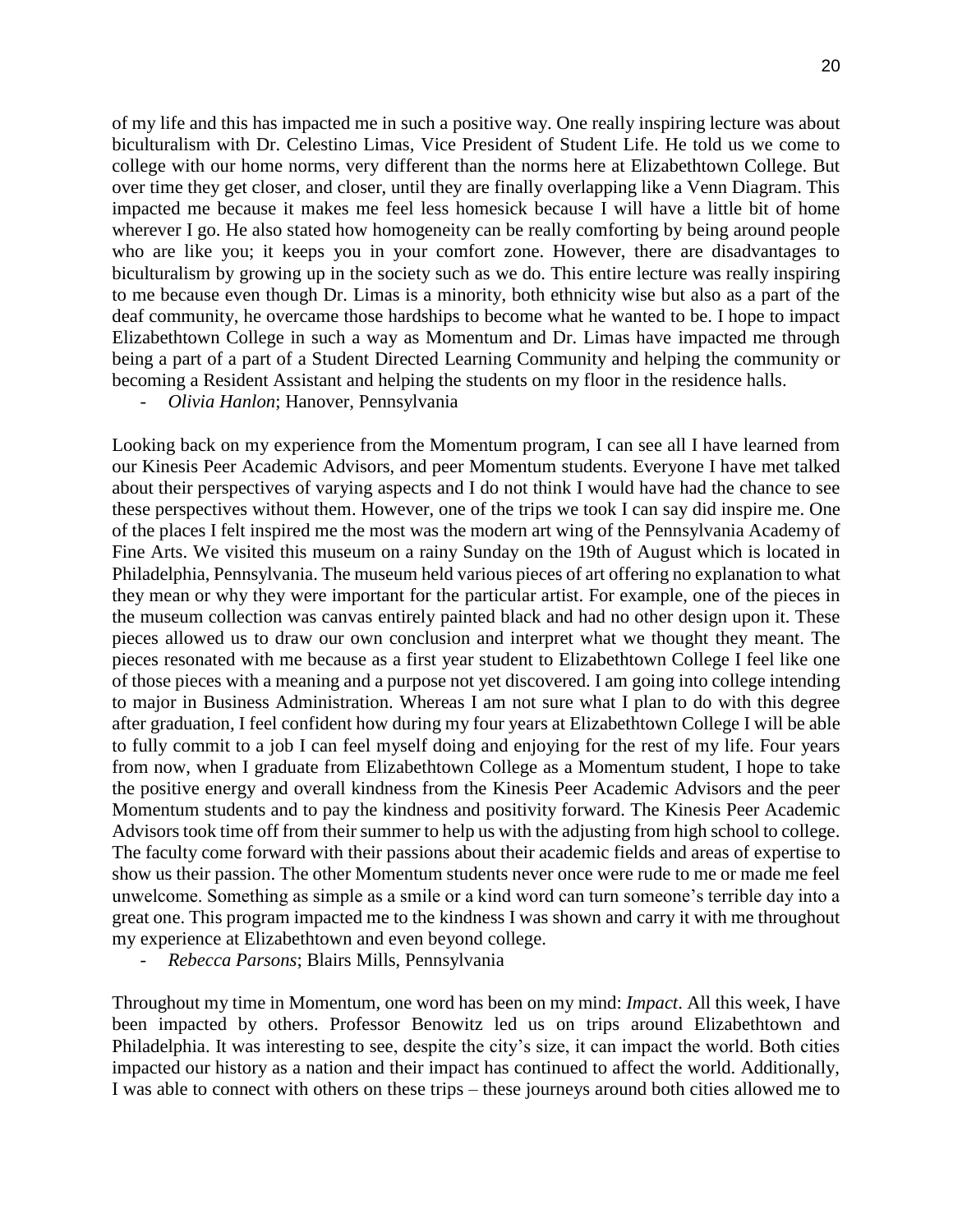start by taking a step out of my comfort zone on our walk around Elizabethtown. Through introductions we asked about names and majors, we found our groove, and we bonded over our differences. I was able to overcome my anxiety so I could talk more. There is a support system here, no matter who you talk to, and everyone is willing to help each other. In a session on Political Science and Mock Trial, there was a discussion about the polarization in politics; however, in Momentum, I have had conversations with all sorts of people from across the country about our differences. Conversations early in the evening continued late into the night, especially one I had with a Kinesis Peer Academic Advisor about current events in politics; both of us were able to gain a better understanding of each other as we discussed the effects of political parties and candidates in the 2016 Election. Another Kinesis Peer Academic Advisor with whom I bonded over our similarities as they understood my anxiety; together, we were able to talk in depth privately about some of my fears for college and life. Truthfully, it gave me a sense of hope as someone truly understood me. Talking to my peers and Kinesis Peer Academic Advisors has taught me to push forward regardless of the hurdle. This entire week has tied into my goals for the future: I want to help others through advocacy and even work with others to use their voice to help their community. Ensuring inclusivity, as the Kinesis Peer Academic Advisor does, is important to me; I was able to get to know my peers well. Life should not just be about yourself; it should be about others as they are part of your community. Really, Momentum has allowed me to realize how my actions affect others and so I should choose civility first.

- *Ashlee Reick*; Auburn, Pennsylvania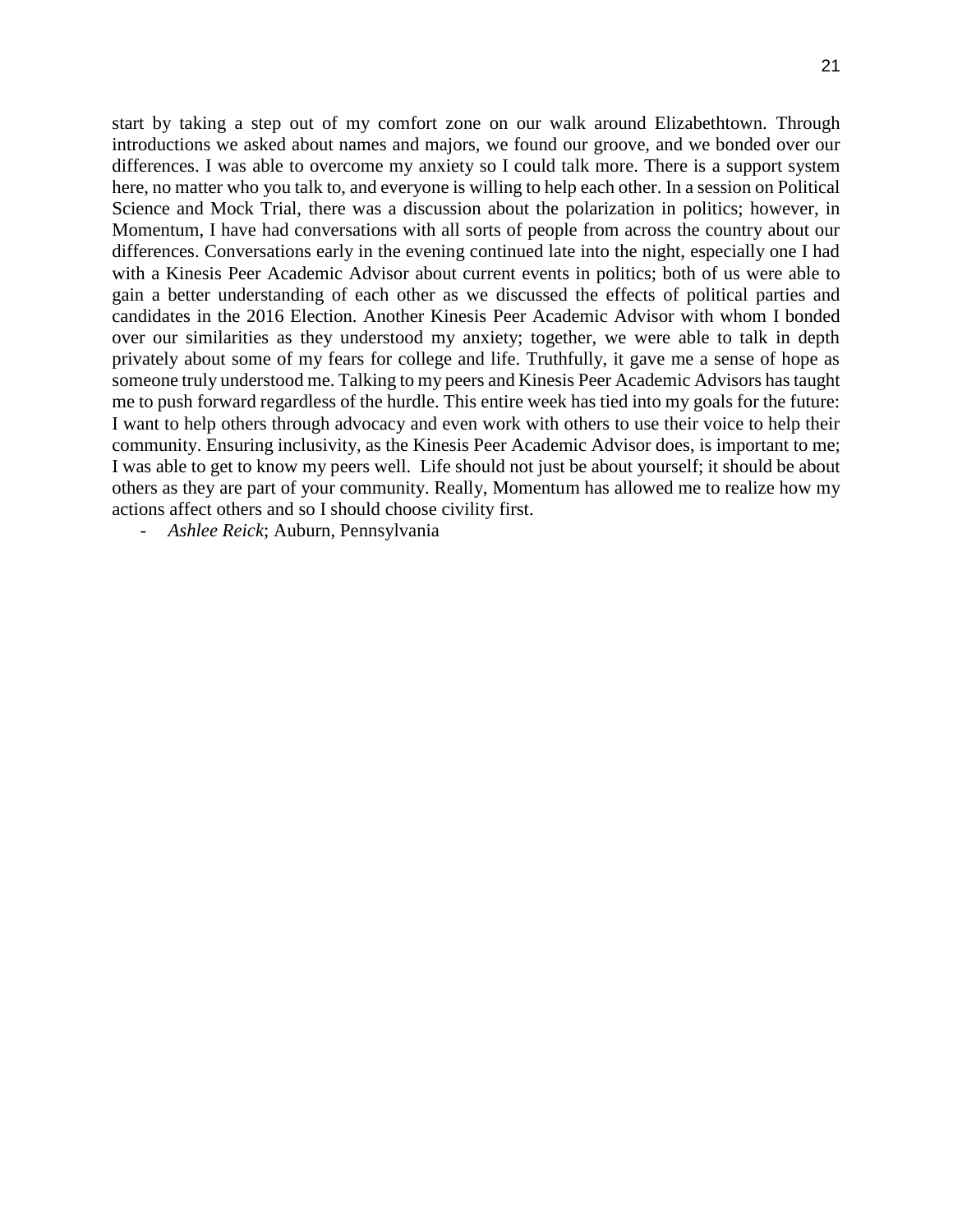# ELIZABETHTOWN COLLEGE KINESIS STUDENT REFLECTIVE ESSAYS AUGUST 2018



*Few will have the greatness to bend history itself; but each of us can work to change a small portion of events, in the total of all those acts will be written the history of this generation.*

Robert Francis Kennedy (1925-1968)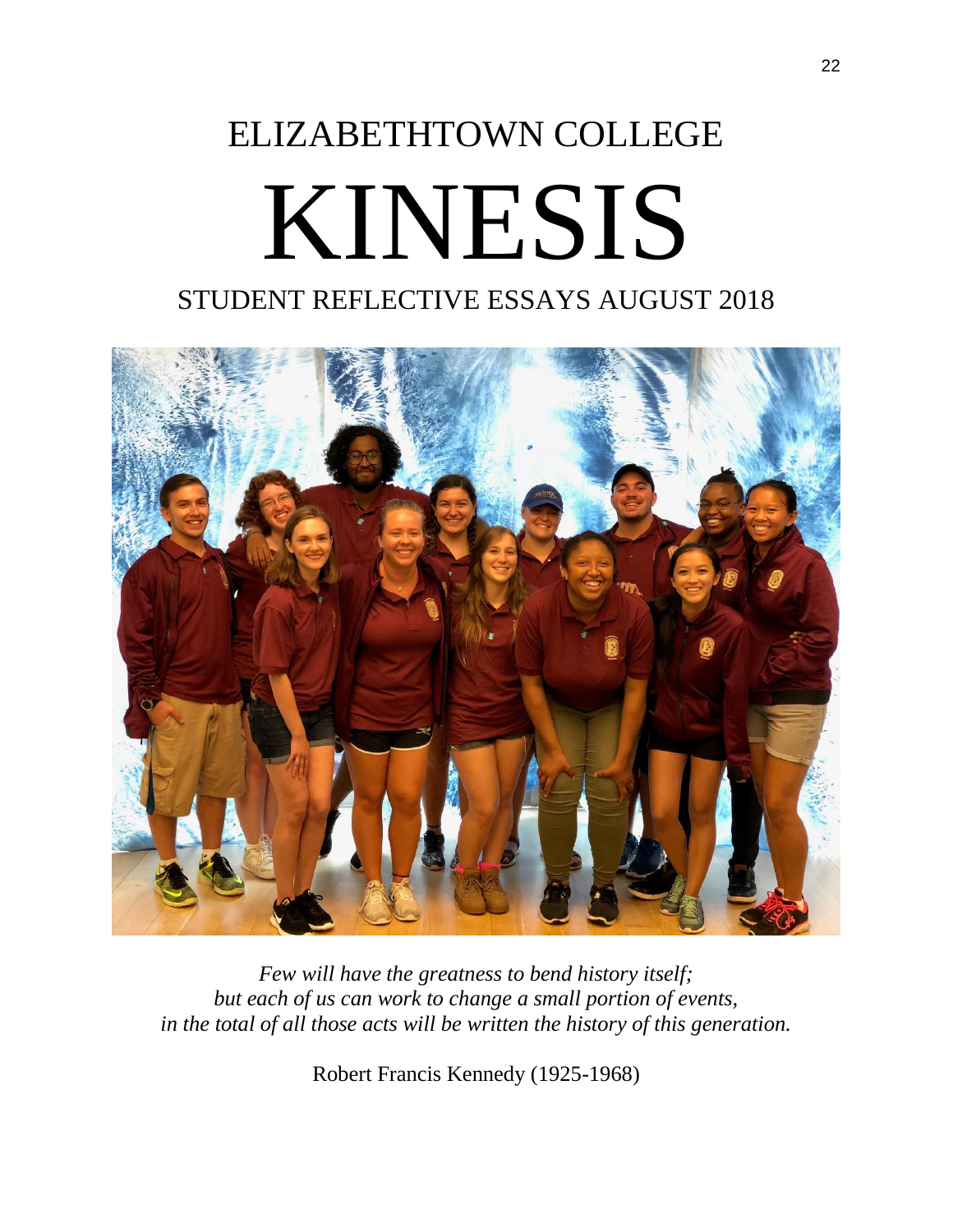23

Words cannot describe how happy I am to serve as a Peer Academic Advisor for the Momentum Program. I always had the passion to mentor incoming college students, and I am so grateful the Momentum Program gave me the opportunity to fulfill my passion. Entering college for the first time can be very scary. Not only do students have to make new friends and learn to live on their own, but they must learn to adjust to a new academic standard. I think it is extremely important to have a mentor answer all the overwhelming, anxious thoughts first-year students are experiencing. Personally, I know I would not have survived my first year of college without my Peer Academic Advisor. When I was a first year student, my Momentum Kinesis Peer Academic Advisor provided me with study tips for my classes, introduced me to clubs on campus, and motivated me to plan out my classes for the next four years. Having someone to answer my questions about college was extremely helpful. In my heart, I know I would not be where I am today without my Momentum Kinesis Peer Academic Advisor. The Momentum program is extraordinary because it exposes first-year college students to various academic departments, organizations, and opportunities Elizabethtown College offers. The Momentum program's motto, "Imagine, Inspire, Impact," challenges students to reflect on their past experiences and motivates them to think about their future (during their college years and beyond their college years). I was honored to watch each student grow during the Momentum week; socially, emotionally, and academically. Each student inspired me with their unique stories and I was constantly reminded how I had the best job in the world. During the week, I truly believe everyone in the program learned more about themselves, learned more about others around them, and learned more about the world. As a Peer Academic Advisor, I learned so much about myself and others during Momentum Week. I put much thought into what inspires me, what I imagine my next four years to look like, and what I hope to accomplish in my life. I learned more about my interests and strengths, and how I can use them to impact (and inspire) those around me. Being a Peer Academic Advisor taught me valuable life skills I could not have learned on my own; Momentum taught me to be a leader and most importantly, to accept, understand, and appreciate my community. I cannot thank the Momentum Program enough for helping me to grow this past year. I am truly blessed to be a part of such a wonderful program.

- *Meghan Glaspey;* Greenwich, New Jersey

It was just a year ago I was a Momentum student, driving under the Schlosser loop and jumping into the busy week of Momentum. After the intensity of the week had subsided, I immediately knew I wanted to be a Kinesis. I was inspired by their comradery, their leadership, and the support they offered to every student who was having difficulties. I wanted to inspire others the way the Kinesis team inspired me. This year, I was nervous as a newly hired Kinesis Peer Academic Advisor. I fed into my doubts about my ability to fulfill this position and thought I would not be able to make an impression on any of the students. Despite my anxieties, I found this role to be one of the most meaningful roles I have played in my life. Interacting with the students and finding a family among the other Kinesis members really made this an amazing experience. This position gives me the confidence to pursue other leadership roles on campus if I should choose to do so. Contrary to my fears, I know I made an impact on at least a few of the students I interacted with throughout the week and it is one of the best feelings. Throughout the week I lead a discussion based on Paulo Coelho's *Inspirations: Selections from Classic Literature*. Through this discussion, I was able to relate to students on a personal level and most of them opened up to me and shared their inspirations with me. I hope to continue to make an impact on the students, especially those I am assigned to advise this year. The Momentum week pushed me to new leadership, and I loved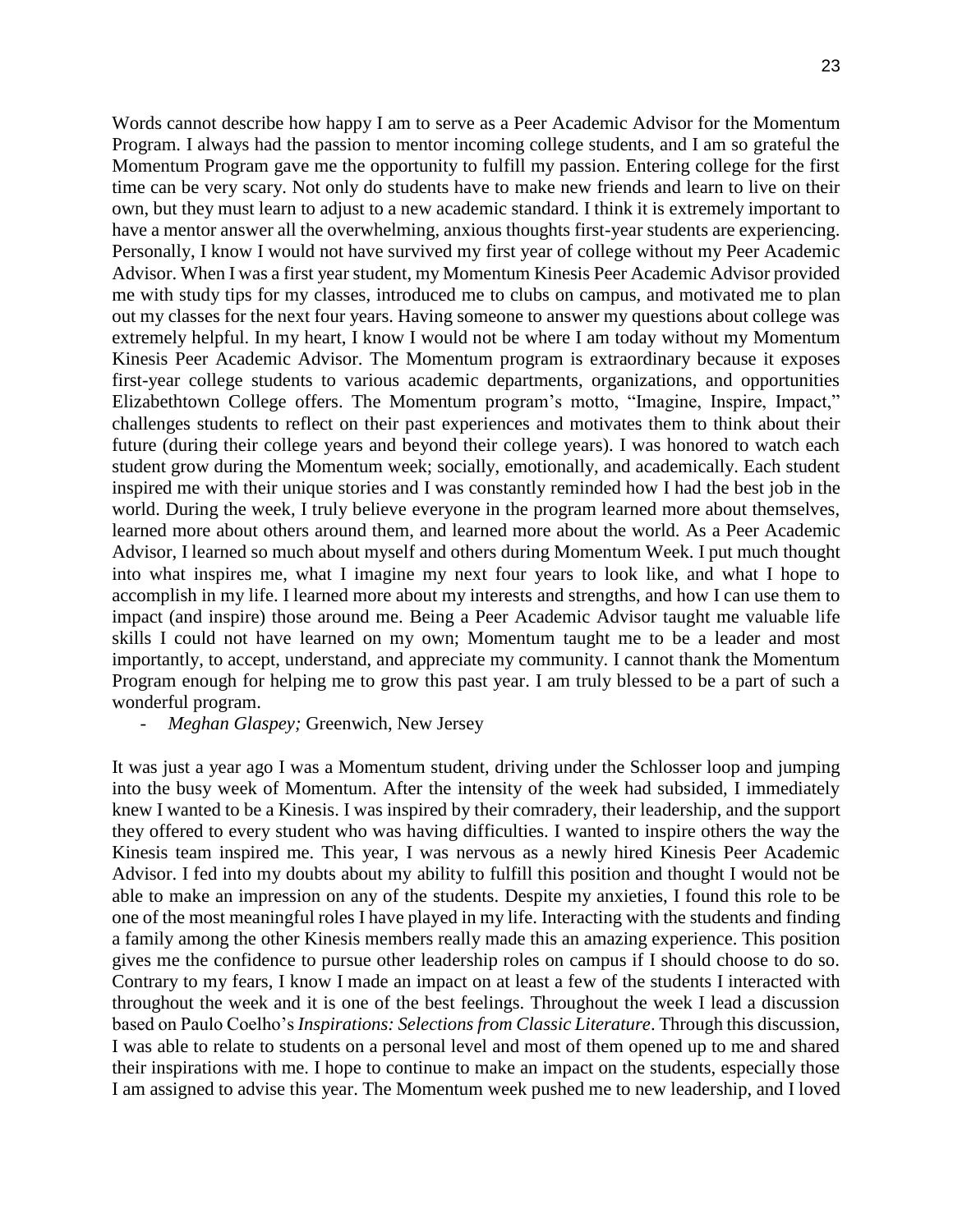it. Throughout the rest of the year I want to continue to be the best Kinesis I can be. When I leave this college, and go out into the world, I know I will take what I have learned through being a Kinesis with me and will always strive to make a difference in others' lives to leave my impact on the world.

#### - *Lauren Griffiths;* Joppa, Maryland

When I reflect on Momentum week I do not think about the people I may have inspired, but how the Momentum students have inspired me. Each of the students I had the opportunity to talk to reminded me of the thrill of new beginnings. Starting something new is scary yet exhilarating, while the fear of the unknown consumes you, but you still take the leap in hopes of becoming a better version of yourself. Just a year ago I was just one of the nervous first year students driving under the arch on Schlosser Loop with the college sign and Momentum welcome banner, excited to start my college career, but little did I know I would soon become a part of the team, a team which made my experience in the Momentum program so impactful I will never forget it. At the beginning of becoming a Kinesis Peer Academic Advisor, I started to have my doubts. I was not able imagine myself as a Kinesis. How was a shy, quiet sophomore going to impact the new cohort of incoming First Year Students? Most of the other Kinesis have been through the program as leaders years before. I thought I would never be able live up to the experience they brought to their leadership position. Although I had my doubts, I still went into the new year with openness and eagerness to meet some new people and help them become comfortable with our campus. I was happy to quickly find out how the students helped me to realize I was not alone. They showed me how we were all going through this new experience together, they as first-time college students and me as their role model.

- *Amber Venit;* Ridley, Pennsylvania

Through the Momentum week, interacting with the class of 2022 Momentum students was an enlightening experience. Talking with them, I have had my dream reinvigorated. They inspired me to continue to make a difference by sharing my story and allowing them a space where they can share theirs as well. Coming in as a first-generation college student of color, I thought everyone else had what they wanted to do planned out and no one else was scared of what was to come. By having daily Socratic dialogues with the students, I learned how the fear of being alone, confused, and in an unfamiliar setting still exist. I hope I inspired them to continue being brave and to share their light, their creativity, with not only Elizabethtown College, but their careers going forward.

- *Pleasant Sprinkle-Williams;* Orlando, Florida

As a Kinesis Peer Academic Advisor for the Momentum program I have felt compelled to serve. This has been the driving force to inspire, imagine, and impact others. For the last two years, I have experienced the Momentum program and have seen the profound impact it has on the lives of my cohorts, and those who have followed in our footsteps. It is those who have come before me who have made me truly understand how being a mentor for this program has impacted my life. As a first-generation college student, the Momentum program has given me the confidence to pursue my goals and allowed me to embrace my identity within the Elizabethtown College community. One session impacting me this year was by Dr. Lima, Vice President of Student Life, about biculturalism. The idea of sharing your own culture with your friends, the college, and the community, has been challenging. However, Dr. Lima's session taught me how regardless of the challenges one may face, sharing your culture allows you to learn more about yourself, as well as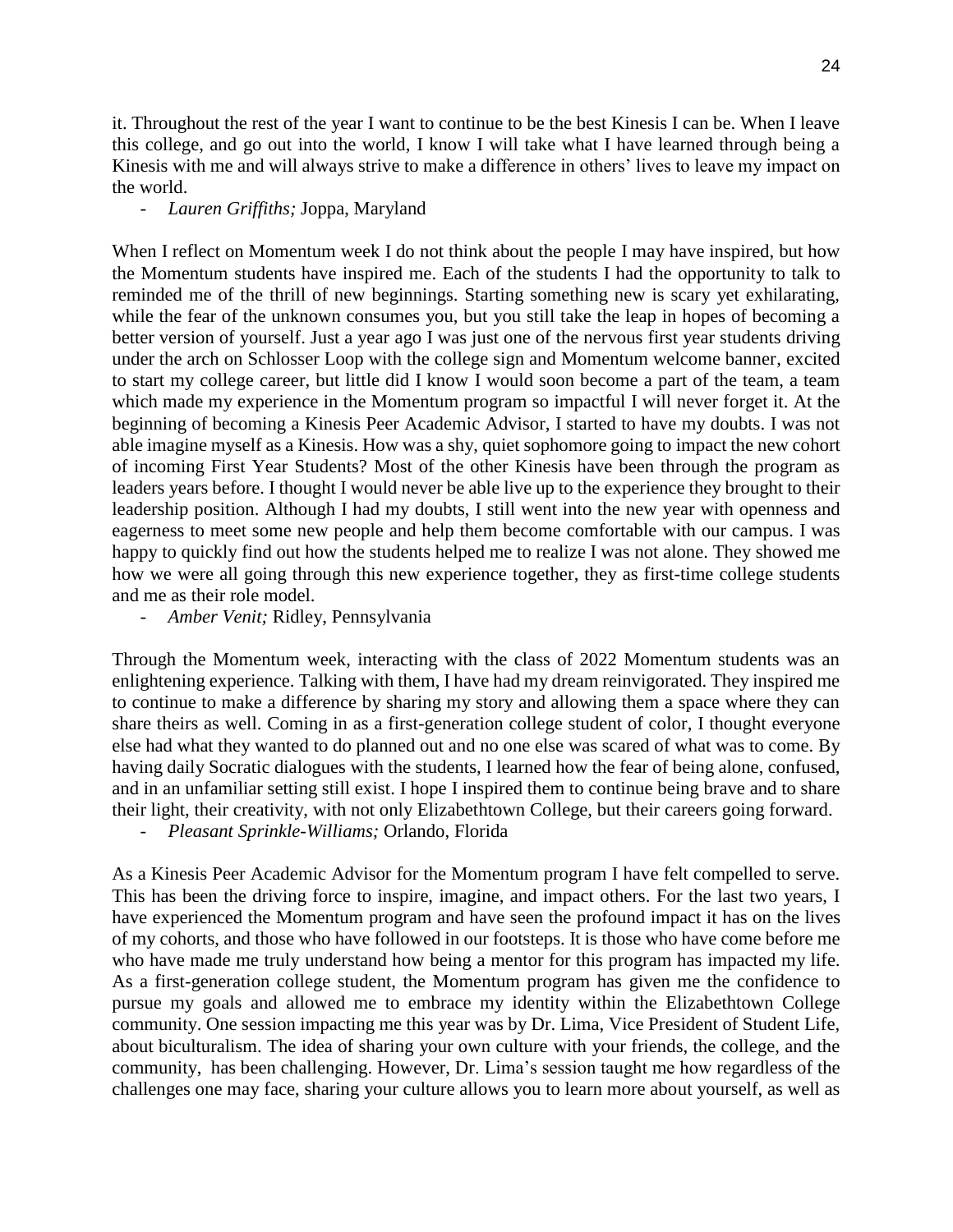providing others with an understanding of the world from one's personal perspective. Another experience has incorporated the ideas of imagine, impact and inspire occurred while listening to my fellow cohort's essays. This reminded me of my first year, and it has shown how I have made an impact on their lives. Throughout my life, I have experienced being an outsider. Since experiencing the Momnetum program beginning with first year, I have learned to be vulnerable around those whom I trust. While the Momentum program focuses on purpose and vocation, I believe the Momentum week gifted me the ability to create friendships I will carry throughout my life. These friends have accepted me for being my true and authentic self. Finally, one piece of advice I could give to incoming and future cohorts of Momentum students is to embrace your self and identity. This is the first step to learn about yourself.

- *Moh Mohammad;* Lancaster, Pennsylvania

"Bye, Kiddo." My dad left the imprint of a pat on my back as we unraveled the last hug of my childhood; this was the beginning of college. At the concrete base of the High Library steps, I stood and watched him begin the trek back to his car. I imagined I would feel bittersweet, excited, or self-righteously independent, but, in the moment, all I felt was a sense of pure panic. Who would field my side-comments? Who would do the talking for me when a conversation grazed over my head? Who would carry all the bins and things too heavy for me? This moment was exactly two years ago. Now, entering the Momentum week of my Junior year, I had somehow evolved from a panicked First-Year, a first-generation college student from a humble background, to a Kinesis Peer Academic Advisor with a year of mentoring under my belt already. I watched as a new cohort of Momentum students, all with stories similar to mine (yet vastly unique), pull away from their families just like I had two years prior. One student's eyes began to puff into little pink circles as she crossed her arms in self-defense against her uncertainties, her parents turning to walk away. I offered her a piece of chocolate from the basket I carried, and in her nervous smile I saw myself. My sense of empathy for her was deeper than I ever could have imagined. Nothing inspires me like the story of a successful underdog, the kind of story common among Momentum students. Many students in this program have no idea what college might be like, many never expected to attend in the first place, and many find themselves constantly concerned about financing their educations. Yet the characteristics of lower socio-economic status, inexperience, or anxiousness do not define any of us. Engaging in conversations with the 2018 cohort served as a perpetual reminder as to why I wanted to become a Kinesis. One told me all about his experiences working in restaurants, one showed me a live performance by her favorite musical group, and another one explained to me her aspirations to provide better pharmaceutical care for lower-income people. These students are passionate, driven, and inspiringly altruistic in their goals. I hope to have an impact as a soundboard for these students - as someone they can talk to about their interests, desires, fears, insecurities, and long-term goals. One student heard how I enjoy creative writing and came to me with several of her own poems, asking for advice, feedback, and encouragement. This was a highlight of my Momentum week; the only thing more inspirational than her talent was her passion for crafting words, a passion I share. Providing informative academic advising is a necessity - oftentimes I find myself explaining how to navigate the school's website, register for housing, mail a package, or study for a specific subject. However, it is even more important to provide emotional and even philosophical mentoring. Explaining to a student how it is alright to drop a class, change a major, or reorganize their extracurricular schedule to make time for recreation - these are all conversations often involving tears or expletives, and I am glad to be able to provide this support, just as my Kinesis, Olivia Lee, did for me - once upon a time. This program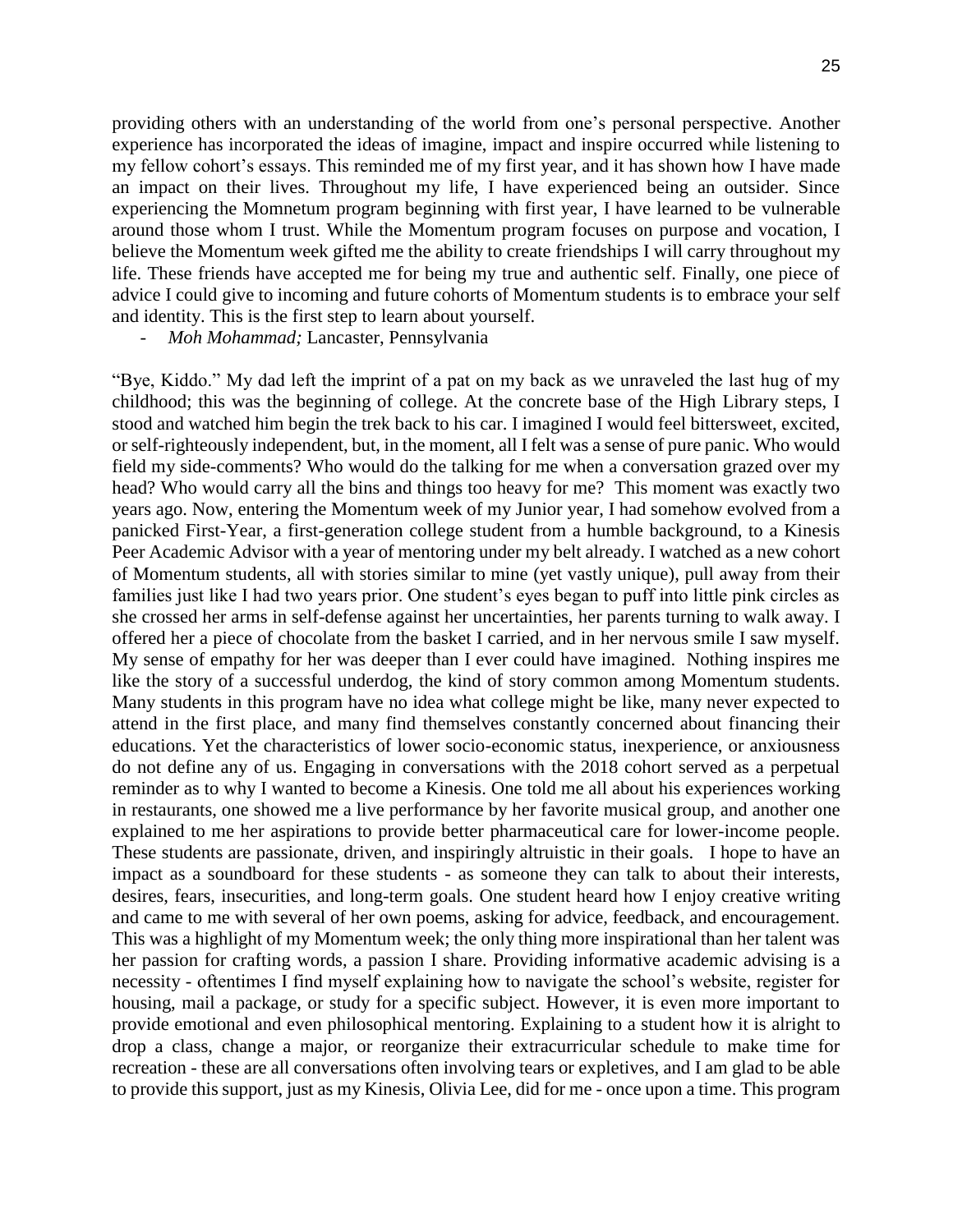has taught me how college is a climbable mountain and introduced me to some of Elizabethtown College's finest faculty and students. I cannot wait for another year of advising, learning, and growing.

- *Samantha Romberger;* Middletown, Pennsylvania

My second year as a Kinesis Peer Academic Advisor was different than the first, but nevertheless a rewarding experience. I had a year of experience under my belt and I was ready to provide the first-year students with the best possible experience I could. Starting on move in day I knew Momentum week was going to be special. From Professor Benowitz's walking tours, to the classroom sessions, and even things as simple as having dinner with the other students, I felt as if my role as a peer academic advisor inspired the students to follow their dreams. I had many conversations with students about things they were passionate about and was able to inspire them to pursue those areas of study in college. Showing students, the wealth of opportunities Elizabethtown has to offer is always a rewarding experience. I love setting people up for success, and I believe Momentum sets all of its participants up for a rewarding, and successful academic year. Being able to help the students imagine their most successful lives left a lasting impact on me personally. I enjoy being able to play a role in the success of a student who is in the same situation I was when I arrived at college; scared and unsure if they could handle it. As a firstgeneration college student, I know you cannot always rely on your family when you have questions or need support, so knowing I will be a part of the first-year student's support system, like my Kinesis was for me, is an inspiring position to be in. I am looking forward to leaving a lasting, positive impact on my mentees, and cannot wait to help them strive for success and achieve their goals and dreams. Whether it is someone helping you imagine the future you have always dreamed of, inspiring others around you, or leaving a positive impact, the Momentum program means you will always have someone to support you in those pursuits, and I could not be any happier to be a part of it.

- *Lacie Flores;* Port Deposit, Maryland

During the summer before Momentum week begins I get extremely excited for the incoming students to arrive on campus. As a Kinesis Peer Academic Advisor for the Momentum Program, my goal is to provide the incoming students with the same experience I had when I started in the program two years ago. During the week, the incoming students are the ones who inspired me. This cohort was bright, smart, and personable. Every morning of Momentum week I was excited to get out of bed to spend the day with these individuals. They encouraged me to see the bright side of things as they were always cheerful no matter what. I imagined so many endless opportunities for the incoming students and myself. As a Kinesis Peer Academic Advisor, I go through the program and I learn something new every time. The professors present what they are most passionate about studying, therefore, it makes me excited about my future as an educator. Spending time with the incoming students in the academic sessions and during our evenings give me such joy. Kira Kuhar, the Captain of the Kinesis, inspires me every day as an individual. She cares so much about the program and the incoming students. I have learned so much from her over the past year working with her in the Momentum program and Momentum Society. Working with Kira has given me confidence because she always pushes me to my full potential. One day I hope to be as successful as my friend Kira has been over her time here at Elizabethtown College. I am beyond excited to advise my group of students this coming academic year. I hope to provide my students with knowledge of the resources we have here on campus. The class of 2022 Momentum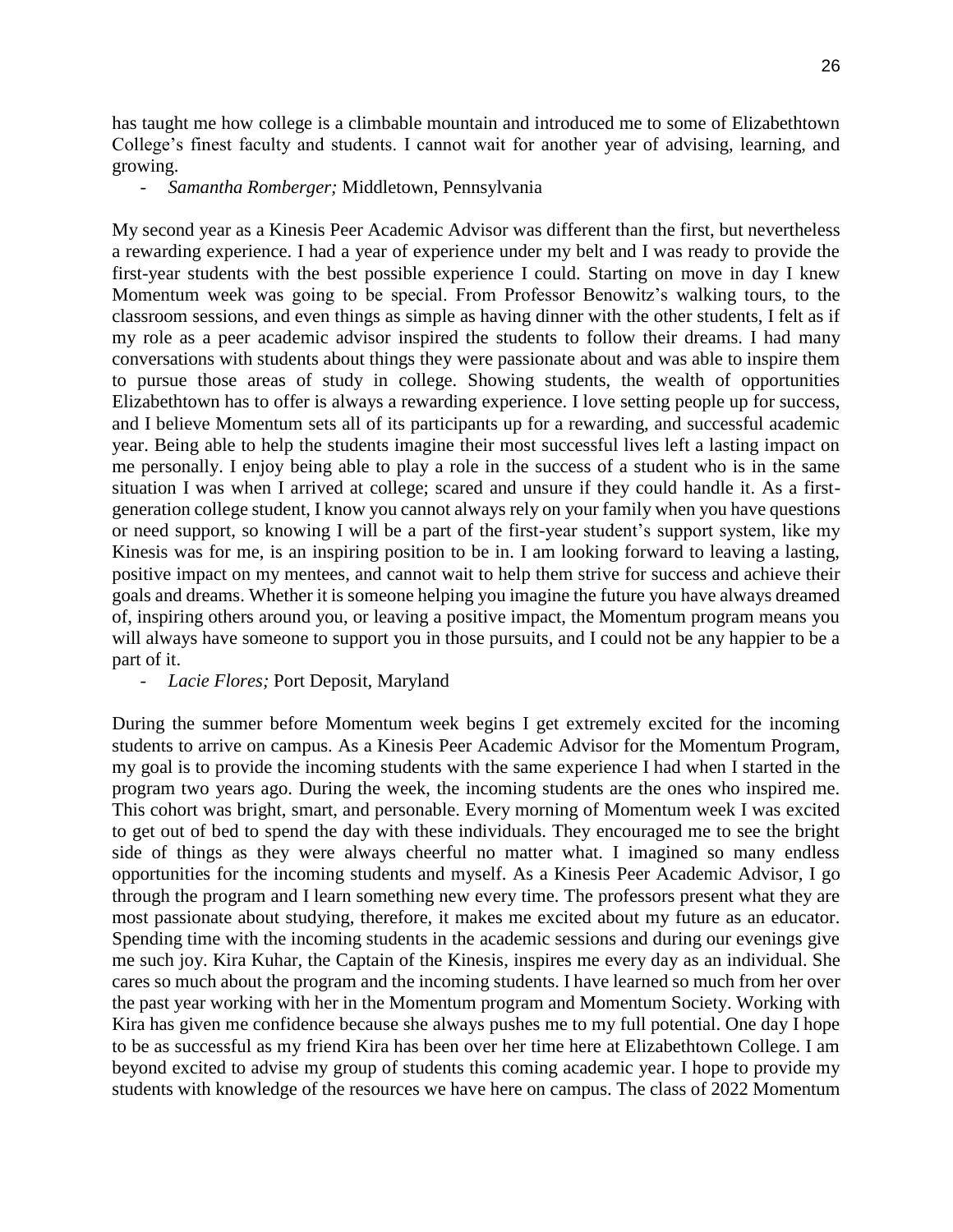students became a family which is truly amazing. When I see Momentum students walking around campus during the year I feel such happiness to see them talking with their friends and with smiles on their faces. I cannot wait to see how this cohort grows into being presidents of their class, receiving scholarships, and being inducted into honor societies. I believe they will do great things here on our campus. Momentum will always last a lifetime; the memories we gained will live on forever. As Bobby Unser once said, "Success is where preparation and opportunity meet." As a Kinesis I want to help prepare my students to be successful with their opportunity here at Elizabethtown College. I am extremely grateful to Professor Benowitz for giving me this opportunity to work as a Kinesis Peer Academic Advisor for the Momentum Program.

- *Joseph Santos;* Southampton, Pennsylvania

"It doesn't matter if you're born in a duck yard when you've been lying inside a swan's egg." Though this was written in 1844, it channels the spirit of the Momentum program in the present day. In many ways, the odds are stacked against us. We are born into a situation where statistics say we are unable to succeed based on race, financial status, or having little to no prior history of college graduates in our families. These statistics point to patterns and relationships which, as a Kinesis Peer Academic Advisor, I have dedicated myself to be a catalyst in changing. As the week began, not a day went by when I did not reflect on Joey Kobus, a former Momentum student and member of the Kinesis Peer Academic Advising team, and his impact on the Momentum program. When we began our classroom sessions with the students, Associate Dean of Students Stephanie Rankin once again reminded me of this when she said "we never touch someone so lightly that we do not leave a trace." For me, his memory lives on in his kindness and passion to help and inspire anyone he met. I truly believe my memory of his character refueled my energy and passion to help others. The students, who have been affectionately named "Momentum Advanced," made Momentum week a great joy with their enthusiasm and their drive for knowledge and success. It was refreshing and encouraging to learn about this diverse group of people and I look forward to what they will offer the campus of Elizabethtown College. When I imagine a group full of the future leaders of not only the college but the world, I picture this group of students. I see writers, surgeons, politicians, therapists, and an entire host of other disciplines they may not have discovered yet. I have confidence in their potential to make the changes they want to see in the world. They taught me an important lesson, through adversity, resilience rises.

- *Lauren Shakes;* Randallstown, Maryland

"Did you know you wanted to be a leader when you were coming into college?" one student asked me during a session this Momentum week. Although it was only a simple question waiting for a yes or no answer, it made me reflect on my past four years involved in the Momentum program. Rewind to my first year: as my college move-in date crept upon me at an increasingly alarming rate, I became more and more overwhelmed. I remember dreading it, not wanting to leave home. I was mostly reserved in high school and got by socially within the comfort of my lifelong friend group. College was therefore an intimidating idea to me, and moving in a week early for a program seemed even more daunting. Now, I can say it was one of the best decisions of my life. The Momentum program changed me for the better; it gave me the confidence I needed to strive and succeed in college. My courage grew immensely through the interactions with my peers. My passions became clearer to me through the discussions I had with Professor Benowitz and the other faculty and staff members on campus. My inspiration stemmed through the leadership of the Kinesis team. I took the massive impact Momentum had on my college career and let it shape me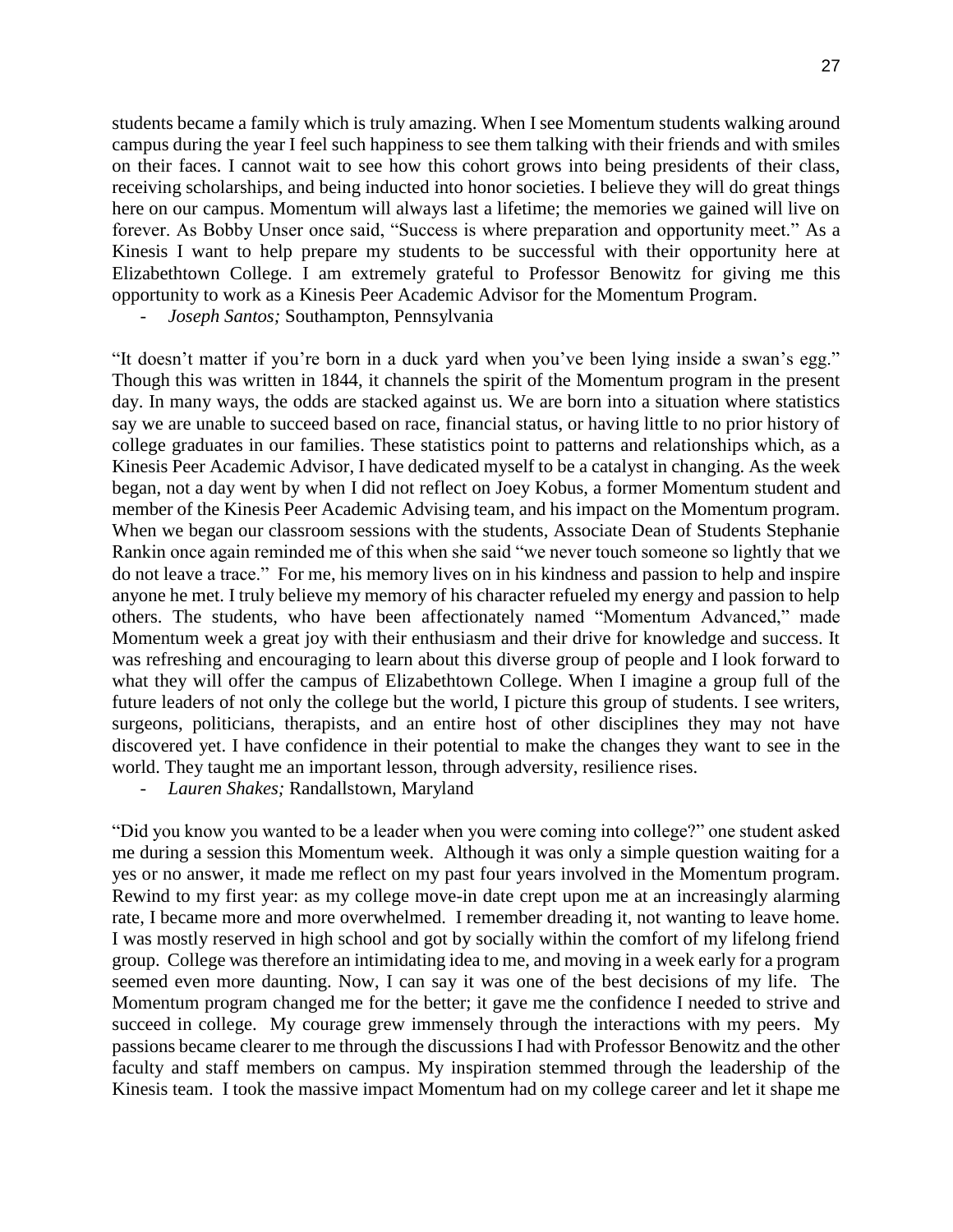to be who I am today. One of the key moments of this journey was when I applied to be a Kinesis Peer Academic Advisor. My goal was to help students the way the team members helped me when I was a first year student, and to help the program overall continue to grow with my leadership. Each year, the excitement of assisting the first year students was always intense, and this year was most certainly no different. As a senior Kinesis, my final Momentum week meant a great deal to me. This cohort of students made every single day special. I am reminded of how I had been able to make an impact on their lives during the week when the students greet me every time they see me around campus, and when a few gave me huge hugs when they realized I would be back on campus next year as a fifth year student earning my Master's degree. They were all such great listeners with so much enthusiasm during Momentum. To say the least, these students inspired me. One quote from a professor this year resonated with me; she stated, "Quiet your inner stress, and start acknowledging others." It is important to put oneself out there, no matter how apprehensive or hesitant one may be. It is how people are able to thrive and help others. By allowing myself to be open, I was able to leave an impact on many first years coming into Elizabethtown College. I set aside my own fears to provide guidance for them on their academics and college life. No, I did not envision myself to be a leader in college. But thanks to the Momentum program, I gained the confidence and determination I needed in order to be one so I could help as many people as I can. I imagine myself continuing to help my students this year as my last time as a Kinesis, and resuming such a leadership role in order to succeed in my future profession.

- *Olivia Lee;* Medford, New Jersey

Two years ago, I was supposed to drive under the arch in Schlosser Loop, under the college sign and Momentum welcome banner, but I got here too early and I went onto Alpha Drive instead. I know I started in the wrong place, but I got to the right place. To be honest I thought this was true about attending the Momentum program too. I was not really sure what to expect. Professor Benowitz welcomed me at the check-in tent where I got my room key. I was very anxious to start college because I am a first-generation college student and I did not know what to expect. Starting with the first day of Momentum I immediately got more comfortable with the idea of me going to college. Momentum gave me tools and the determination for me to succeed. This program helped me become a leader in my campus community, and it made me so much more prepared for college than I would have been if I did not go through the program. The three words Imagine, Inspire, & Impact have so much more meaning now with me being a Kinesis Peer Academic Advisor. These words are the basis of my work as a Kinesis. I want to have my students to imagine their future of what they want. I want to inspire the students to accomplish what they imagined and even more. I also what them to be inspired to be active in their communities with their skills - learned through their academic career. I also want the students to be able to have an impact on their community and other people. I took this position to make a difference and change the lives of the students. Through the beginning week of Momentum, I saw people grow in their character. There were some people who did not really talk with the other students, and by the end they were a social butterfly. This instance alone is one way the Momentum program shows the work it is doing. For instance, I hear so many people say they would not have made it in college if it was not for the Momentum program. As a Kinesis, I learned how even though everyone comes from different walks of life, we all end up making something of ourselves. I hope this program will continue to thrive in the future keeping in mind the three words "Imagine, Inspire, & Impact."

- *Kylar Harvey;* Easton, Pennsylvania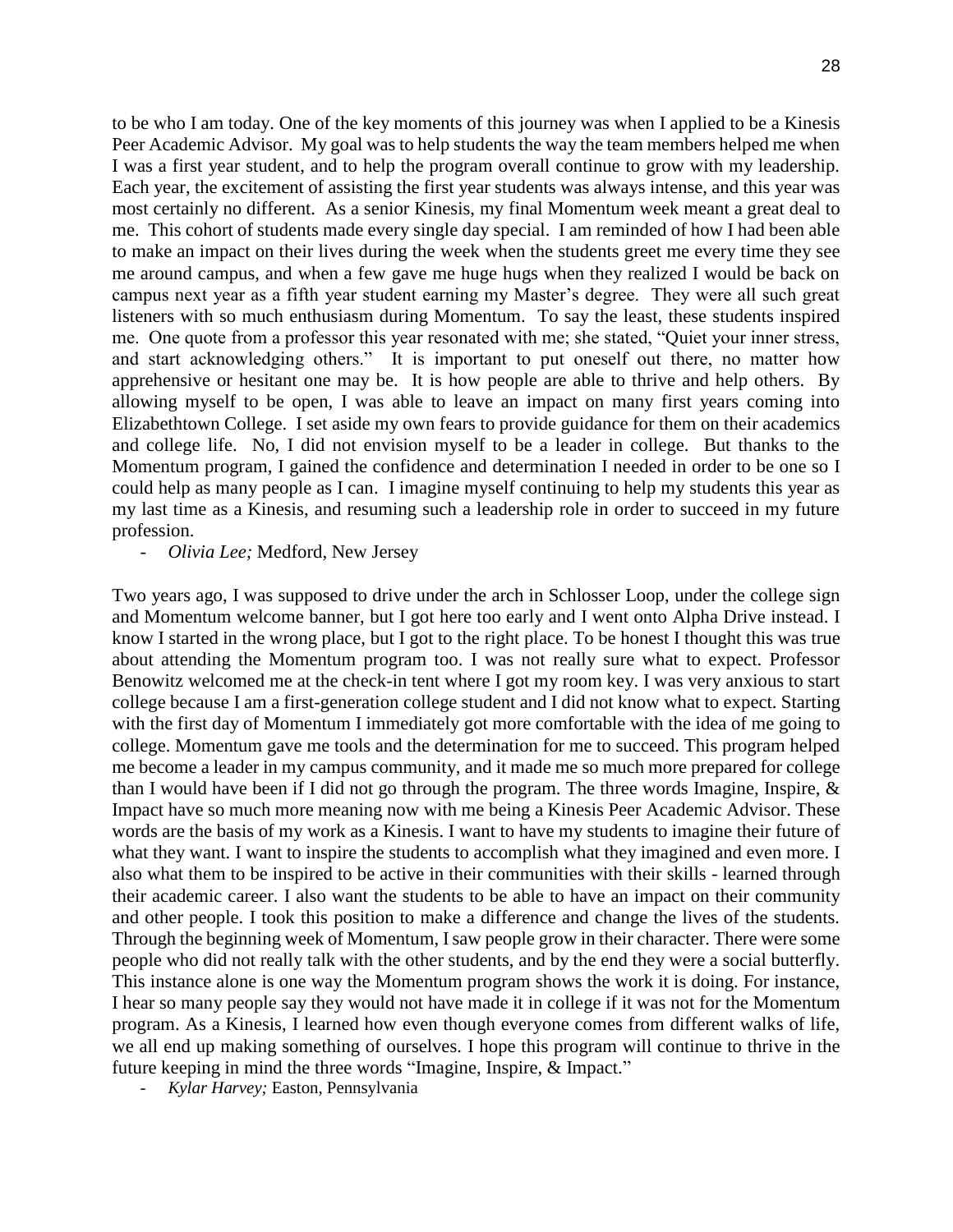As I am writing my reflection on Momentum week I feel a sense of sorrow. I packed and put on the Kinesis polo shirts for the last time as I step onto campus as a senior. For the past three years I have been a Kinesis Peer Academic Advisor, I imagine every Momentum week to hold new friendships waiting to form, exciting activities for the students to enjoy and the enthusiasm among the group as they are navigating through the curriculum, campus, and community. Going through the Momentum program as a Kinesis there are a number of people who inspire me. Beginning with the groups of students I have had the pleasure of knowing who are truly amazing; each bringing their own strengths to the overall group as well as their own intended plan for their time at Elizabethtown. It has also been my privilege working alongside of my fellow Kinesis Peer Academic Advisors and Professor Benowitz. The team atmosphere the Kinesis bring to the program shows in how we continuously work together to keep the energy up and going. My family has been another inspiration to me because they have been my biggest support system always encouraging and telling me how proud they are in my effort to make the best out of my time at Elizabethtown, The impact Momentum week has left on me is how everyone is involved. I see the passion Professor Benowitz gives by the knowledge he bestows on the students of the history and the community, and as a role model towards the Kinesis Peer Academic Advisors. Finally, the faculty in leading their sessions and my fellow Kinesis Peer Academic Advisors especially as we lead the Momentum cohort towards making their transition to Elizabethtown a success. At several points throughout the week we had the students "tell their story." I think this made a real impact on the group. The stories the students felt inspired to share I think was significant because in the way the students opened up with their peers to tell them about their backgrounds. When the week came to an end, though I was sad I thought to myself my job is not over. There is still the upcoming academic year and I look at the one on one meetings I have with my Momentum students to be very impactful. The casual but informative conversations I have with my students about how their first-year is going will encourage the students to understand how I am there to listen and to help them. As the Momentum students were working on their essays this week, I thought back to my essay I wrote four years ago as an incoming Momentum and first-year student into Elizabethtown College. I look at the words I wrote with a different perspective. The goals I set out to achieve within my four years at Elizabethtown to inspire others, get involved, and be an encouragement to others and to step out of my comfort zone to discover new interests have become more than just an aspiration for myself; it is the way I have spent my time here at Elizabethtown. I have felt so honored to be a part of this program from being a first-year Momentum student to working as a Kinesis Peer Academic Advisor. I will forever keep the Momentum the program, the students, and the faculty have given me to succeed in my future career path.

- *Mikenna Lehane;* Sinking Spring, Pennsylvania

It was my last year. I wanted to make it count. I imagined this year being different from past years of Momentum. While it was my third year as a Kinesis Peer Academic Advisor and my second year as Kinesis Captain, I faced new challenges this time around. I took on new responsibilities in other departments of the college I knew could potentially divert my attention away from Momentum. I feared I would not make as great an impact on this year's cohort as I had on past groups. However, the program, its students, and the Kinesis Peer Academic Advising team proved me wrong. The program reminded me of the power we hold as students. On our walking tours of the Elizabethtown Borough and the college campus, Professor Benowitz spoke of how students had made a significant impact on the historical preservation of many properties in the area. The stories on the tours reminded me how we, even as students, have the capability to do anything we